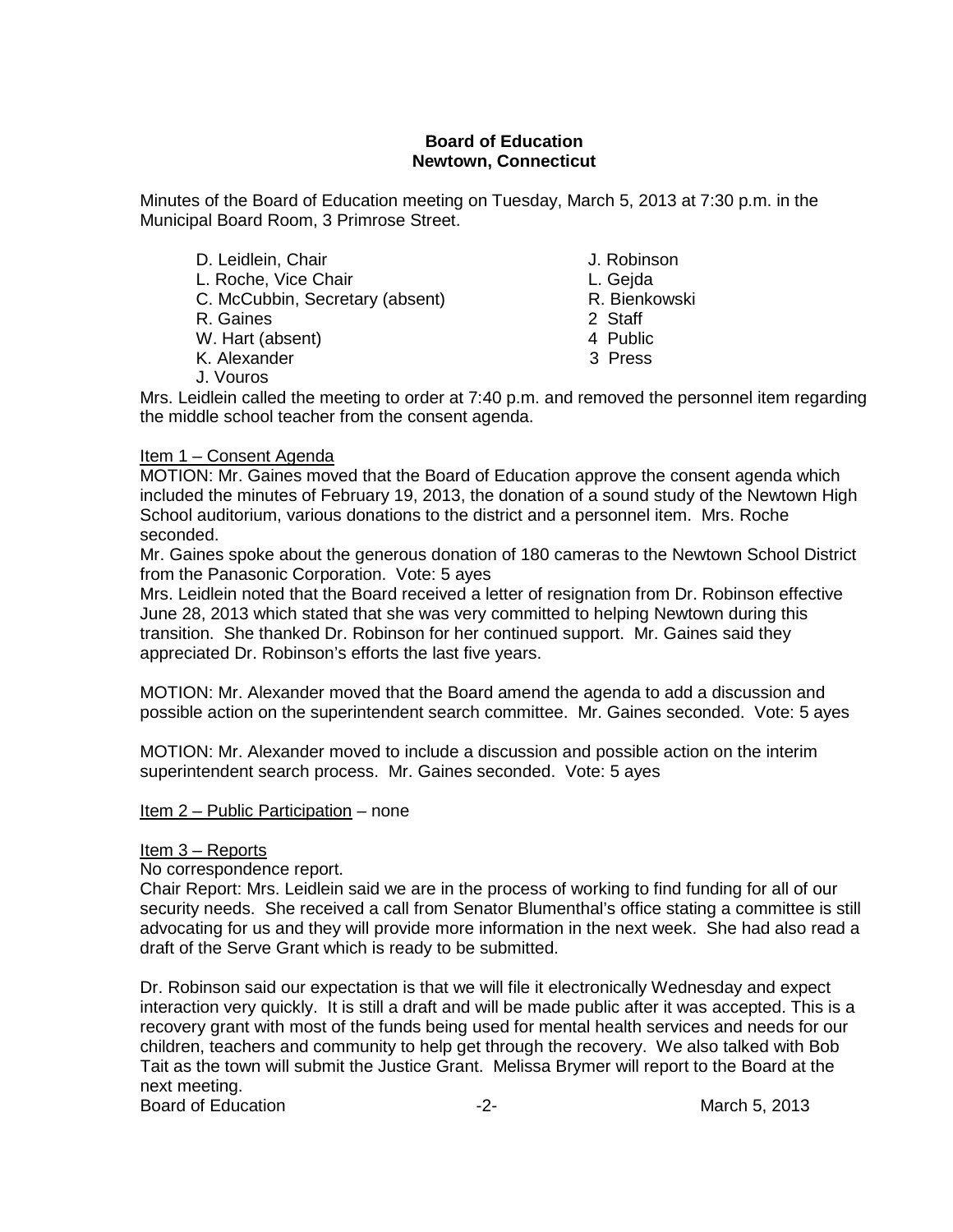Mr. Bienkowski shared information on oil and diesel which were bid on February 28. We don't have these extra expenses for Chalk Hill but we do expect electricity costs there to be upwards of \$80,000. At the old Sandy Hook School electricity is down to about half and the heat is still on. Since the school is an abandoned building it may be possible to move the expenses to the town's budget.

Mrs. Roche referred the 21,000 gallons of oil for Sandy Hook School.

Mr. Bienkowski said they received 10,000 gallons in January. He asked that Mr. Faiella be conservative about putting fuel in that tank.

Mrs. Leidlein suggested monitoring how quickly that reserve oil goes down. She asked if it was possible to remove the oil from that tank to another location.

Mr. Bienkowski said it would be more cost effective to do that. All the tanks are measured every Friday.

Mr. Alexander verified that the additional amounts for Chalk Hill are not in the budget.

Mr. Bienkowski provided a hiring update since December 14.

Mrs. Roche asked if an email was received from a company trying to donate mini I-pads. Dr. Robinson said that has not come to the Board yet.

Item 4 – Old Business

Mrs. Leidlein asked to table the January 23 minutes because Mr. Hart was not at the meeting.

Mr. Vouros asked about the insurance claims.

Mr. Bienkowski said he submitted \$500,000 in insurance claims which included custodial overtime and changes to Chalk Hill as well as other staff overtime. They will submit part reimbursement. He doesn't have time sheets from Monroe for about \$90,000 so he will have to get back up if necessary. This will stay open until all the claims are satisfied.

Mrs. Roche asked if additional staffing would be covered by the Serve Grant.

Dr. Robinson said the majority would be covered. A couple of security guard positions will go into the Justice Grant.

Mrs. Roche suggested that further documents show what is covered and what is not.

# Item 5 – New Business

Public Health Course:

Dr. Gejda said this new course proposal brings information to the students about their world and public health issues. Susan McConnell, science teacher, provided additional information. This is student-directed course using technology so no books are needed.

MOTION: Mr. Gaines moved to approve the Public Health course. Mr. Vouros seconded. Vote: 5 ayes

# Calendar 2012-2013 School Calendar:

Dr. Robinson said there have been inquiries regarding the calendar. We had 5 days for the hurricane which put us at June 18 but we have an additional 4 days. We received a waiver from the state on the 180 days. She asked if the Board wanted to keep the 182 days or take advantage of the 180 day waiver.

Board of Education  $-3$ - Board of Education  $-3$ -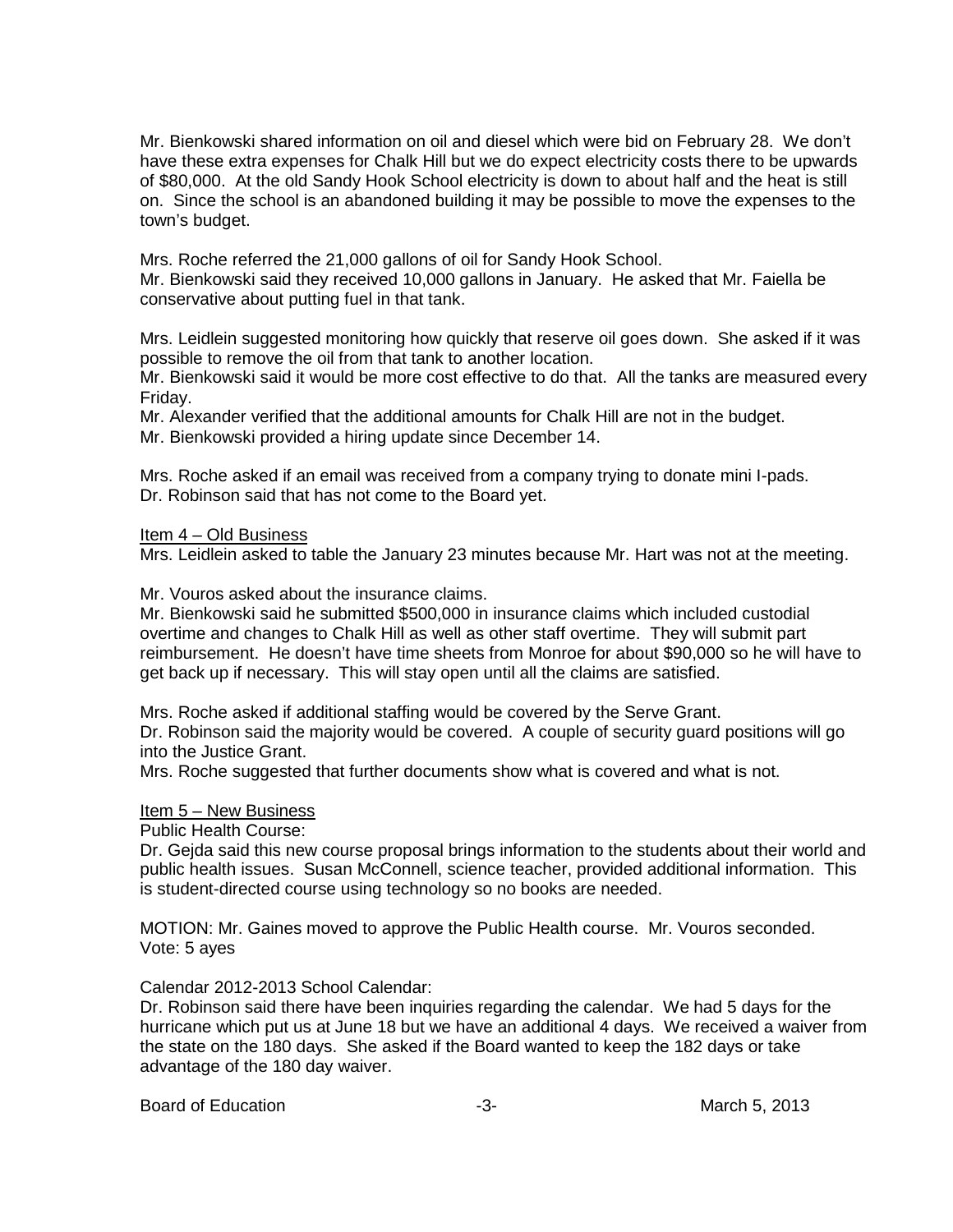Mrs. Leidlein said we resolved not to touch the April break and decided to go the June 21 as the 182 $^{\text{nd}}$  day.

Mr. Alexander felt we could set the end date and forfeit any other days we lose.

Dr. Robinson said teachers will still have to work 187 days into the following week.

Mrs. Leidlein was concerned about requiring teachers to work 187 days specifically with Sandy Hook and who worked over their break and the amount of time worked.

Dr. Robinson said Sandy Hook teachers were off a week and then off a break. Some people came to work the break but they had a period of two weeks. This would be discussed offline. Mr. Alexander felt we could set the end date for students without getting into a negotiation with the teacher's union.

Mr. Gaines said the calendar states we would stop at June 21. We need to clarify and state at the next meeting that June 21 would be the final day of school and that no days would be taken from the April vacation as previously stated by the Board.

MOTION: Mr. Gaines moved to adopt the 2013-2014 school calendar. Mr. Vouros seconded.

Mrs. Leidlein recommended taking a day in December in memory of December 14 as a day off from school.

Mr. Gaines said we have other holidays that are recognized in the schools on the actual day such as honoring the veteran's on Veteran's Day. Honoring those lost while in school would help them cope more.

Mrs. Leidlein agreed but also considered the adults in the building and their ability to deal with that situation on that day. We don't have to address it next year because it's on a Saturday.

Mrs. Roche met with the Columbine principal. Their district made it a holiday to spend time with their families and the community. She supports this for the 1-year mark by having December 13 as no school.

Mr. Alexander feels that then it becomes a day off not for the purpose to remember. He spoke to teachers concerned about breaking down in front of their students. The students comfort the teachers and it works very well for them. He feels it is important for them to be there. There could be a district wide message where all the schools honor the day being in school.

Mr. Vouros feels it is worth checking with the principals. Mrs. Leidlein would not take action until there was more feedback.

Dr. Robinson said there are already things being planned for that Saturday. She feels that because it's the first anniversary that on December 13 if teachers and students were in school they would have the support they might need and would not be alone.

Mrs. Roche suggested waiting for input from Mr. McCubbin, Mr. Hart and the principals. Mr. Gaines wanted to adopt this calendar with the caveat that we may adjust the December 13 day so at least families know the calendar. We can adjust the calendar if necessary.

Mr. Alexander asked Dr. Gejda to comment on the PLC days.

Board of Education  $A$ -4- Board of Education  $A$ -4-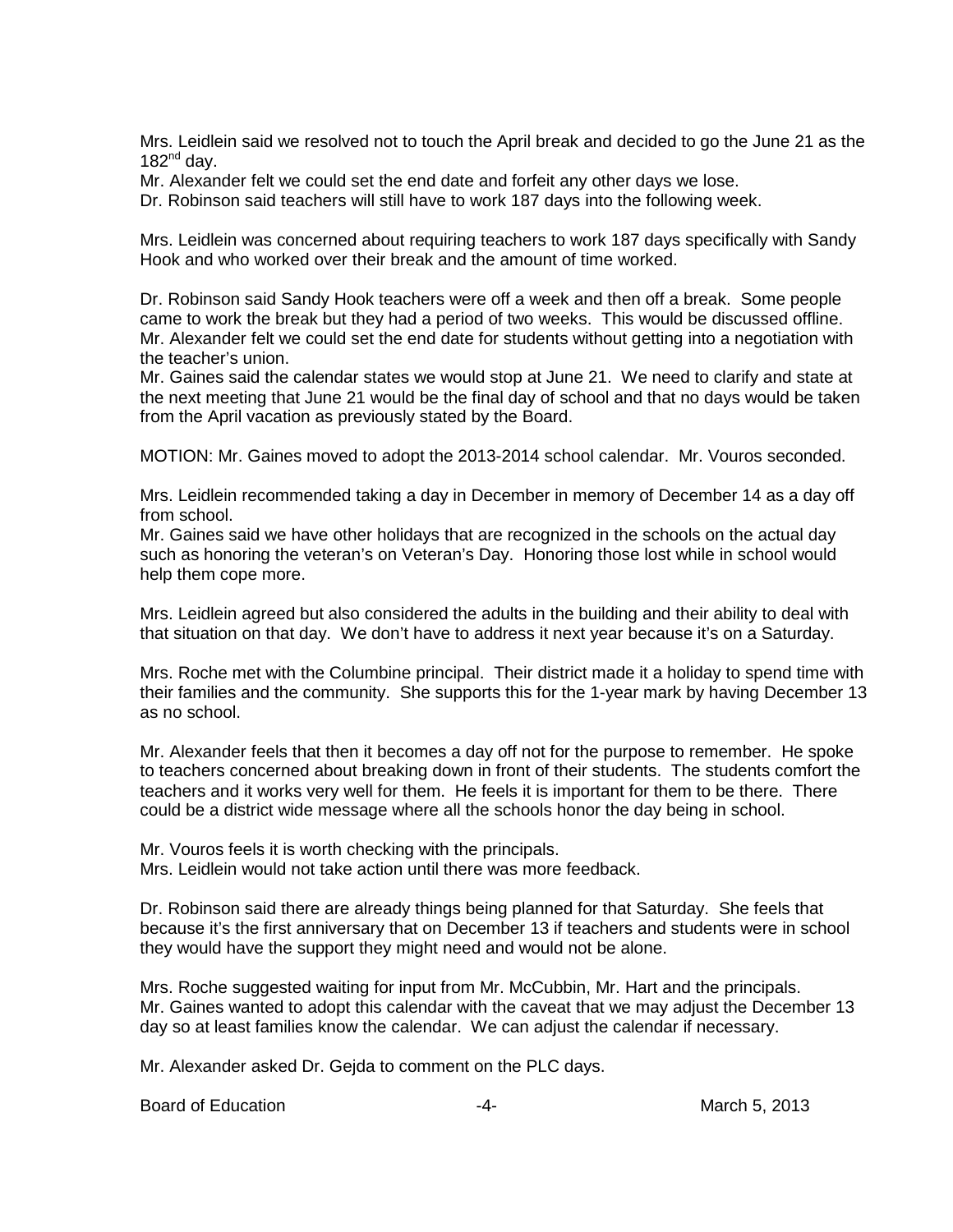Dr. Gejda said the early release days after December were more building based. We are working with performance assessment but not every group has been able to administer that yet. It will be very important next year to complete the work we started this year.

MOTION: Mr. Alexander moved that the Board amend the motion to include that considerations of any memorial day of December 14 may affect the end of the year date. Mrs. Roche seconded.

Vote on amendment: 5 ayes Vote on main motion: 5 ayes

2014-2015 calendar:

MOTION: Mr. Gaines moved that the Board of Education adopt the 2014-2015 school calendar with the caveat that it may be modified depending on what the Board chooses to do to honor the December 14 date. Mrs. Roche seconded. Vote: 5 ayes

Mr. Alexander asked if the 2014-2015 calendar was aligning with Danbury. Dr. Robinson said they are expecting to use the same week in April. She noted that the break is two weeks before the referendum.

Revision to Policy 7-401 Student Discipline: Suspension and/or Expulsion Procedures Regarding the Use of Hearing Officers for Expulsions:

MOTION: Mr. Gaines moved that the Board of Education approve the revision to Policy 7-401 Student Discipline Suspension and/or Expulsion Procedures regarding the Use of Hearing Officers for Expulsions. Mrs. Roche seconded. Vote: 5 ayes.

MOTION: Mr. Gaines moved that the Board of Education act as a committee of the whole in the appointment of an interim superintendent. Mrs. Roche seconded.

Mr. Alexander said the point of having this is that we can hold non-meetings which are not FOIA accessible. It allows the Board to meet and hire outside assistance. Vote 5 ayes

MOTION: Mr. Gaines moved that the Board of Education act as a committee of the whole in the appointment of a superintendent. Mrs. Roche seconded. Vote: 5 ayes

Mrs. Leidlein asked Mrs. Roche to chair that process for both positions. Mrs. Roche spoke about the previous Board meeting with Bob Rader of Cabe on how to conduct a superintendent and interim superintendent search. They hope to interview for the interim as early as next week. The Board will serve as the search committee for both positions. The superintendent search could take a long time.

Mr. Gaines stated that the superintendent is staying until the end of June. The interim will assist the superintendent to the end of the year.

# Item 6 – Public Participation

Caryn Holden, 68 Berkshire Road, asked the Board to consider having school on December 13 so families and staff would be there to support each other or have the option of being with their families. She also asked the Board to meet with the Sandy Hook staff and families as there has been a lack of to the school to address their concerns.

Board of Education  $-5$ - Board of Education  $-5$ -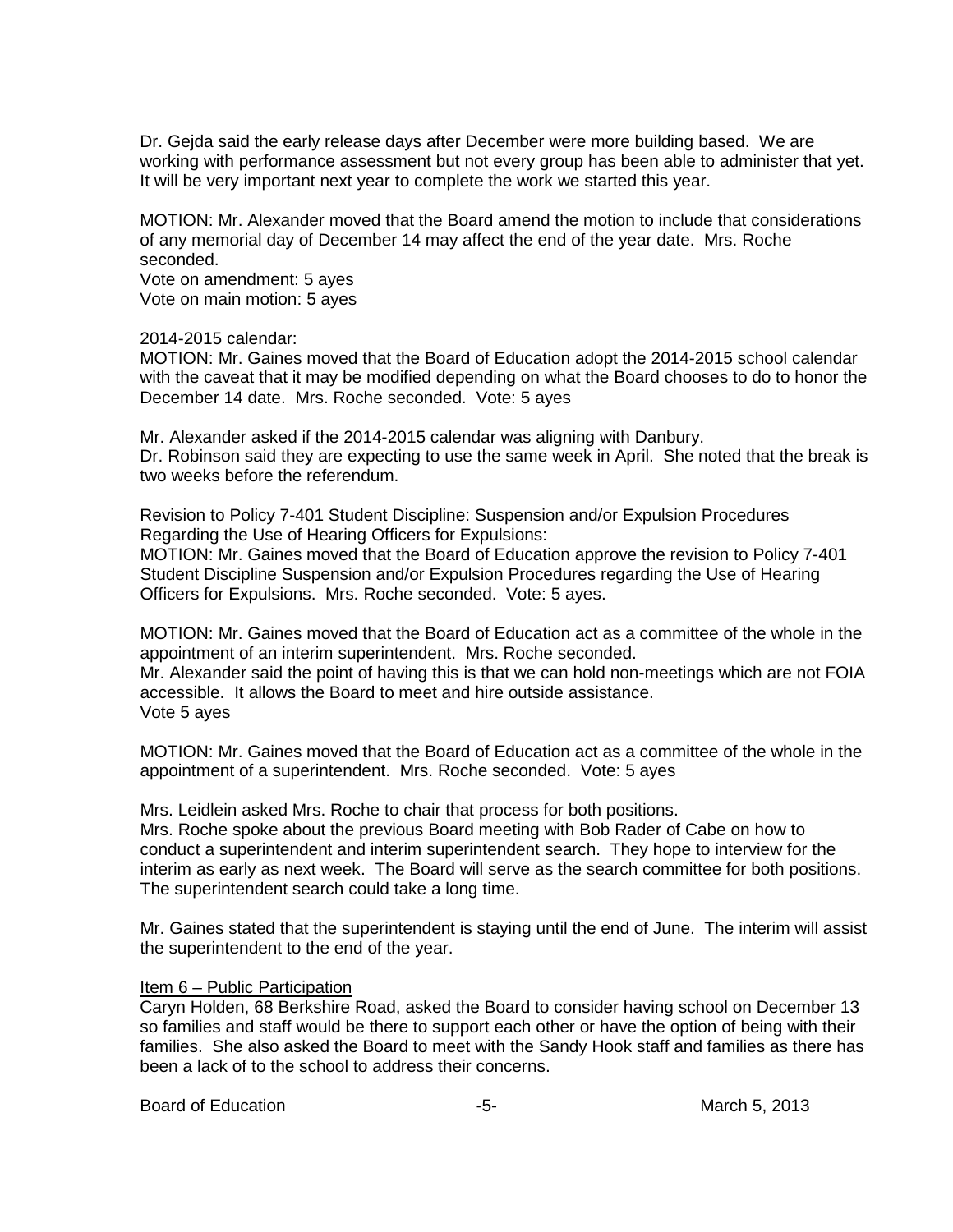MOTION: Mr. Alexander moved that the Board go into executive session regarding security matters and invited Jaime Rivera and Dr. Robinson. Mr. Gaines seconded. Vote: 5 ayes

Item 7 - Executive Session MOTION: Mr. Alexander moved to adjourn. Mr. Gaines seconded. Vote: 5 ayes

<u> Item 8 – Adjournment</u> The meeting adjourned at 10:30 p.m.

Respectfully submitted:

 Debbie Leidlein **Chair** 

\_\_\_\_\_\_\_\_\_\_\_\_\_\_\_\_\_\_\_\_\_\_\_\_\_\_\_\_\_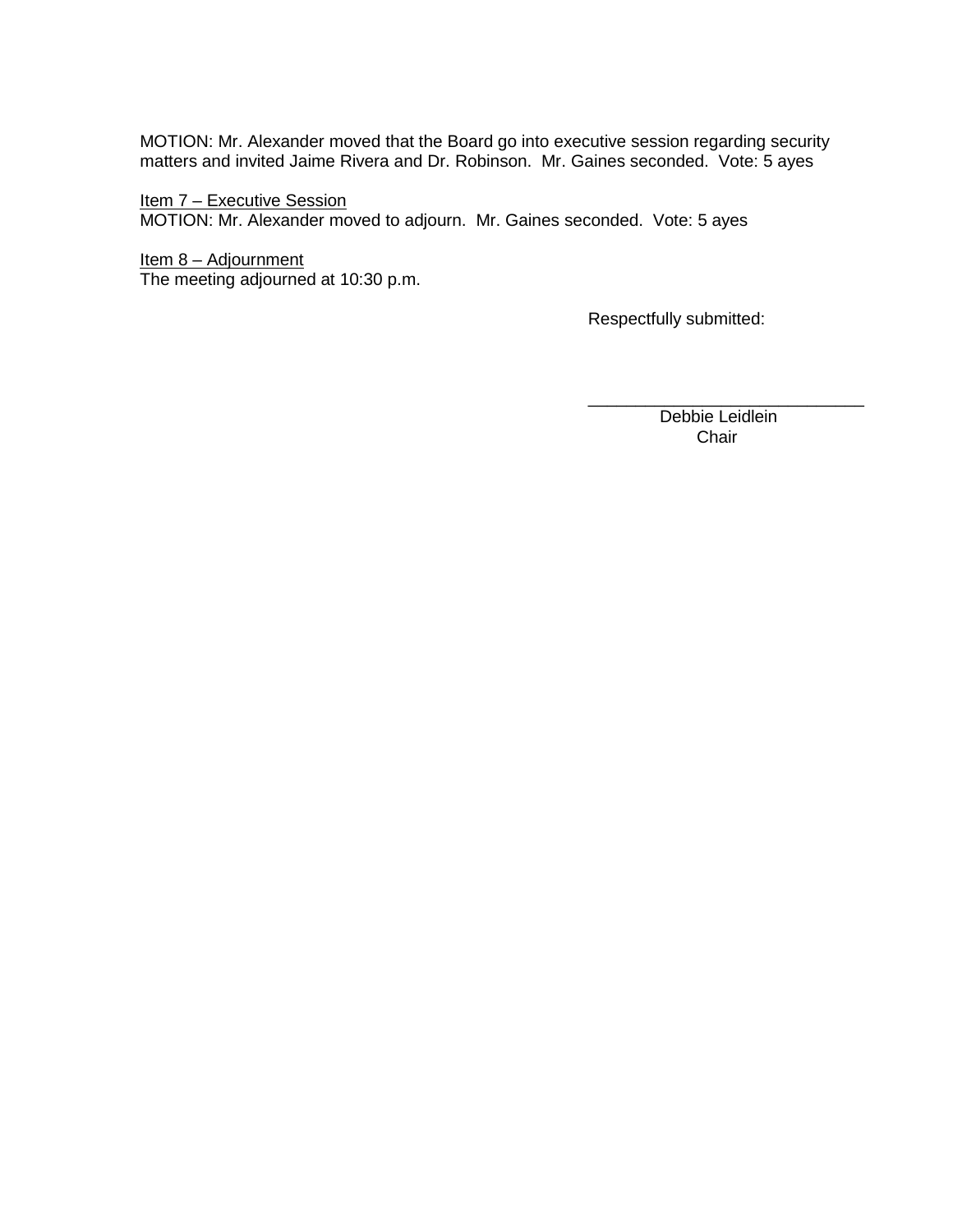# **Board of Education Newtown, Connecticut**

Minutes of the Board of Education meeting on Tuesday, February 19, 2013 at 7:30 p.m. in the Reed Intermediate School library.

D. Leidlein, Chair **J. Robinson** L. Roche, Vice Chair (absent) L. Gejda C. McCubbin, Secretary **R. Bienkowski**<br>R. Gaines 1 Public R. Gaines W. Hart 3 Press K. Alexander J. Vouros

- 
- 
- 

Mrs. Leidlein called the meeting to order at 7:44 p.m.

# Item 1 – Consent Agenda

MOTION: Mr. Gaines moved to approve the consent agenda which included the minutes of February 5, 2013, high school field trips, miscellaneous donations and personnel items. Mr. Hart seconded. Vote: 6 ayes

Item 2 – Public Participation – none

# Item 3 – Reports

Correspondence: Mr. McCubbin said the Board received 50 emails with 16 regarding increased security, 17 on the Newtown children's chorus, 3 in support of the budget, and 9 miscellaneous. Chair Report: Mrs. Leidlein received an invitation she would share with the Board to attend a symposium through the United Way to be held at Wesconn on February 27 and 28 with both afternoon and evening events. She reminded everyone that there was a Board of Finance public hearing Thursday night regarding the budget.

Superintendent's Report: Dr. Robinson spoke with Melissa Brymer from UCLA who is working on the Serve Grant. She will be meeting with her on Friday and she would also be here the next week where we hope to be able to review and send it out.

Mrs. Leidlein asked that the Board read it before it was sent.

Mr. Gaines stated that we had discussed an additional personnel position for central office and Chalk Hill.

Dr. Robinson said the one for central office was for a logistics person and the other was a district-wide coordinator for mental health services.

Mr. Hart requested a copy of the letter Mrs. Leidlein received from CAPSS be forwarded to the Board members.

Mr. Vouros asked if anything was removed from the Serve Grant.

Dr. Robinson said nothing was removed. Guidance counselors are included. We have to show that everything in the grant is part of recovery.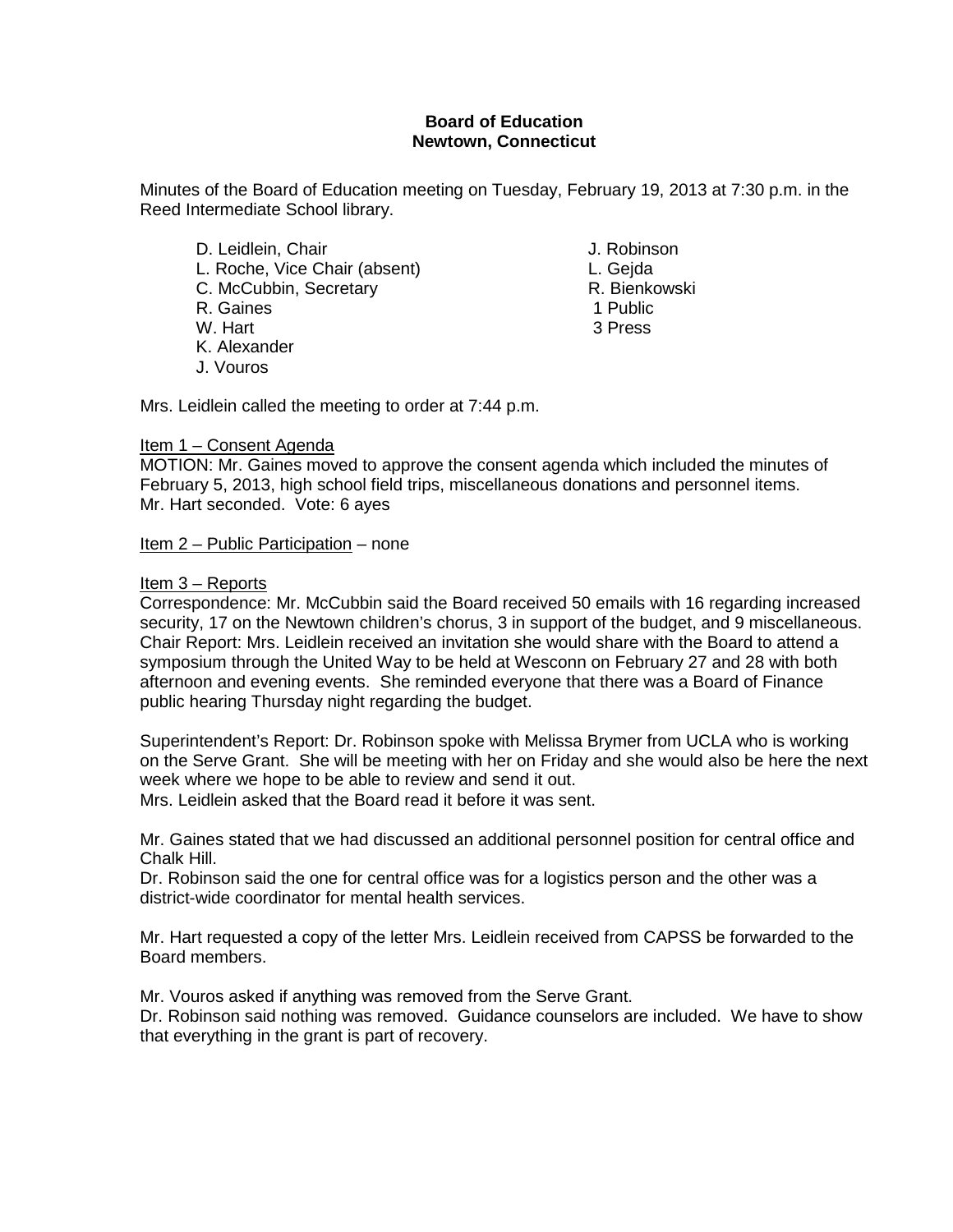Board of Education **Contract Contract Contract Contract Contract Contract Contract Contract Contract Contract Contract Contract Contract Contract Contract Contract Contract Contract Contract Contract Contract Contract Cont** 

#### Financial Report:

MOTION: Mr. Alexander moved that the Board of Education approve the financial report for the month ending January 31, 2013. Mr. Hart seconded.

Mr. Bienkowski commented on the financial report which showed that \$6.7M had been spent for operations. All accounts remain positive. He met with our insurance company to go over the restoration process for Sandy Hook School. They will look at the repairs for the school and a time frame for when they will be made.

Mr. Vouros asked if they were taking into account that we may not go back to that school. Mr. Bienkowski said they were aware of that. We insure our facilities for losses that are sustained. Three classrooms of furniture need to be replaced so we will get reimbursement regardless of whether the school opens.

Mr. Hart questioned the professional services expenses.

Mr. Bienkowski said these items include legal fees and special education costs. This also includes engineering services, medical evaluations, speech evaluations, and occupational and physical therapy. The \$83,000 cost for special education contracting for nursing services was an unbudgeted item.

Vote: 6 ayes

Item 4 – Old Business

January 23, 2013 Minutes:

Mrs. Leidlein said there is a question regarding these minutes about the wording for executive session. She asked for them to be removed so the Board could review the changes from Mr. Hart. They would be on the agenda for the next meeting.

February 14, 2013 Minutes:

MOTION: Mr. Vouros moved to approve the minutes of February 14, 2013. Mr. McCubbin seconded.

Vote: 3 ayes, 3 abstained (Mr. Gaines, Mr. Hart, Mr. Alexander)

Item 4 – New Business

MOTION: Mr. Hart moved to adopt the 2013-2014 school calendar as presented. Mr. Gaines seconded.

Dr. Robinson said April is an issue because our break doesn't coincide with Danbury. We have to keep that week because the following week was our referendum.

Mr. Gaines suggested requesting that they have no exams that week.

Dr. Robinson would work something out. She stated that the NFT arbitration award states that the principals and teachers will consult to decide the conference days, which is why they are not on the calendars.

Mr. McCubbin asked how Brookfield and Bethel were dealing with Danbury's April break.

Dr. Robinson would follow up on that.

Mrs. Leidlein asked about the CMTs dates.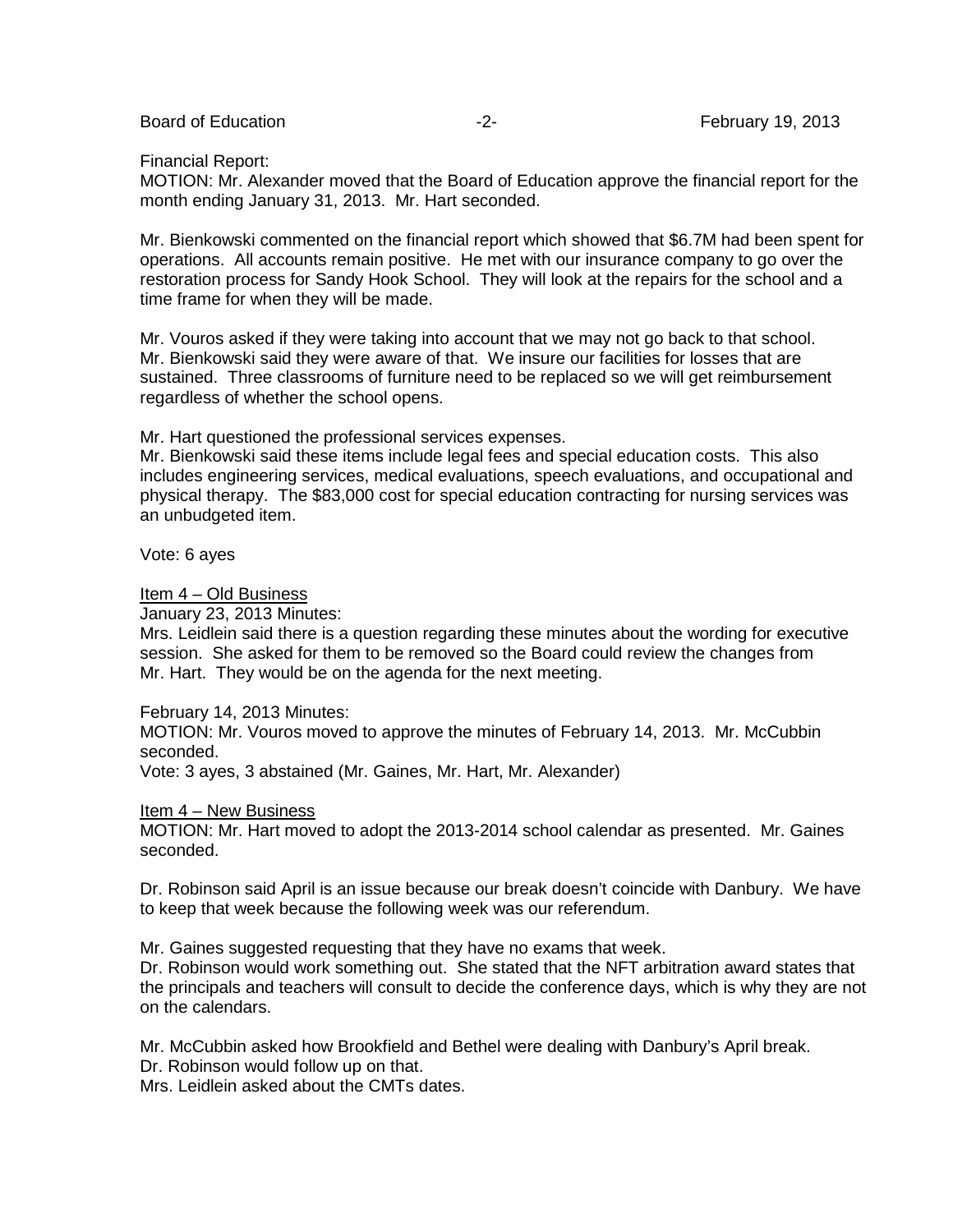Board of Education **-2-** February 19, 2013

Dr. Gejda said there is testing the week of March 3 with the writing prompt the first Tuesday in March. We normally take 4 weeks.

Mrs. Leidlein asked when the conferences would be decided and felt it was difficult to adopt a calendar without them listed.

Dr. Robinson said the principals have not had those discussions. It wouldn't be practical to have them in March. In the past, the calendars were adopted before conference days were decided.

Mr. Gaines asked if the principals could meet with the teachers before the next Board meeting to which Dr. Robinson said she would communicate the need for them to meet. Mrs. Leidlein preferred to wait for conference days to take action on the calendar.

Mr. Hart withdrew his motion on the calendar. Mr. Gaines seconded.

Revision to Policy 7-401:

Dr. Robinson stated that when a student is recommended for expulsion we usually have a 10 day time frame in which to have the hearing. We would like to have the option of using a hearing officer for the expulsion hearing if we cannot get enough board members. There are several attorneys in the state that do this work.

Mr. Gaines suggested a change to the statement as follows:

Alternatively, the Board may appoint an impartial hearing officer to hear and decide the expulsion matter provided that no member of the Board may serve on such panel **three members of the Board are not available to serve on the panel**.

Item 6 – Public Participation – none

MOTION: Mr. Alexander moved to add to the agenda a discussion of the communications subcommittee. Mr. Gaines seconded. Vote: 6 ayes

Mr. Alexander said the communications subcommittee was going to provide a newsletter for the public which he would provide to the Board to review.

MOTION: Mr. Alexander moved to adjourn. Mr. Hart seconded. Vote: 6 ayes

Item 7 – Adjournment The meeting adjourned at 8:28 p.m.

Respectfully submitted:

\_\_\_\_\_\_\_\_\_\_\_\_\_\_\_\_\_\_\_\_\_\_\_\_\_\_\_\_\_ Cody McCubbin **Secretary**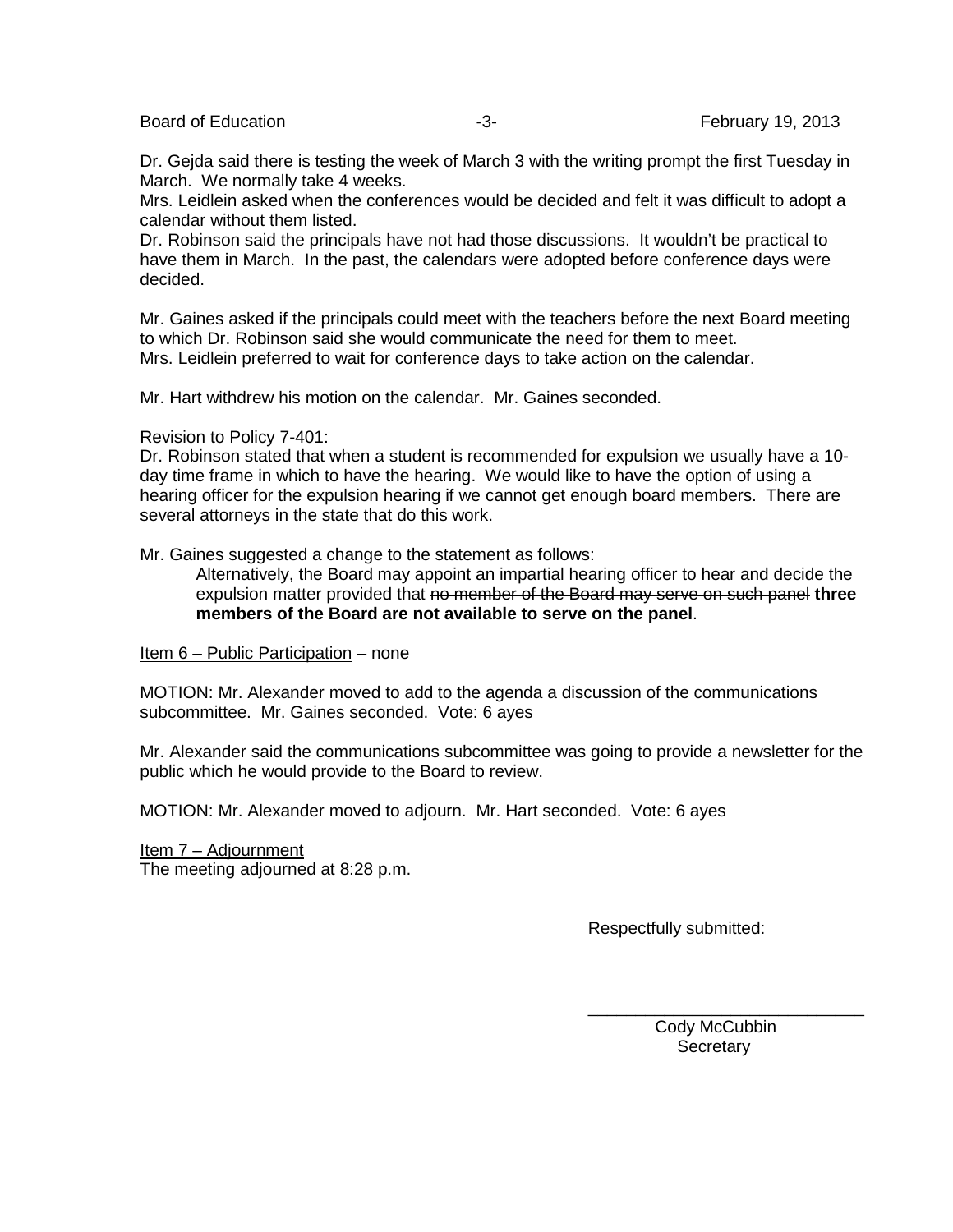# **Newtown Middle School**



Dr. Anthony J. Salvatore **Assistant Principal** 

11 Queen Street Newtown, Connecticut 06470-2172  $(203)$  426-7642

13 Stuart Dr. Danbury, CT 06811

February 26, 2013

Superintendent Robinson, Ph.D. Office of the Superintendent 3 Primrose Street Newtown, CT 06470

Dear Dr. Robinson:

My name is Jillian Paparo-Morais. I am currently completing my eighth year as a seventh grade math teacher at Newtown Middle School. I am expecting my third child on May 16, 2013. With your approval, I would like to continue working until I am no longer able. My husband and I have determined that it would be in the best interest of our family to return to work on Monday, September 30, 2013. I am also requesting payment for any remaining personal days at the time of my maternity leave. Thank you for your time and support.

Sincerely,

penar Paparo-morais

Jillian Paparo-Morais

**Diane Sherlock** Principal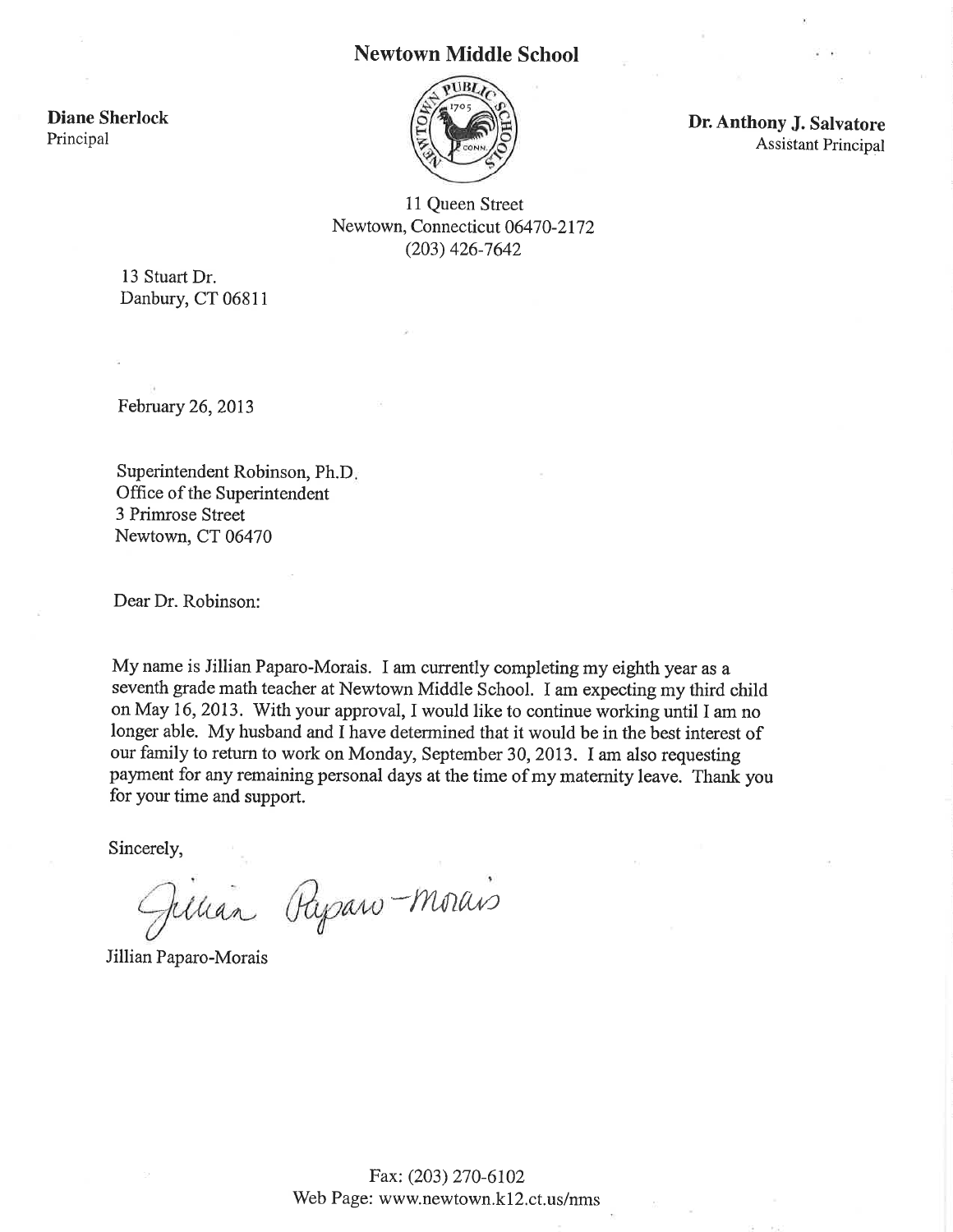# **Additional Donation for the Consent Agenda**

• Donation of 180 cameras to the Newtown School District from Panasonic Corporation valued at \$204,372.00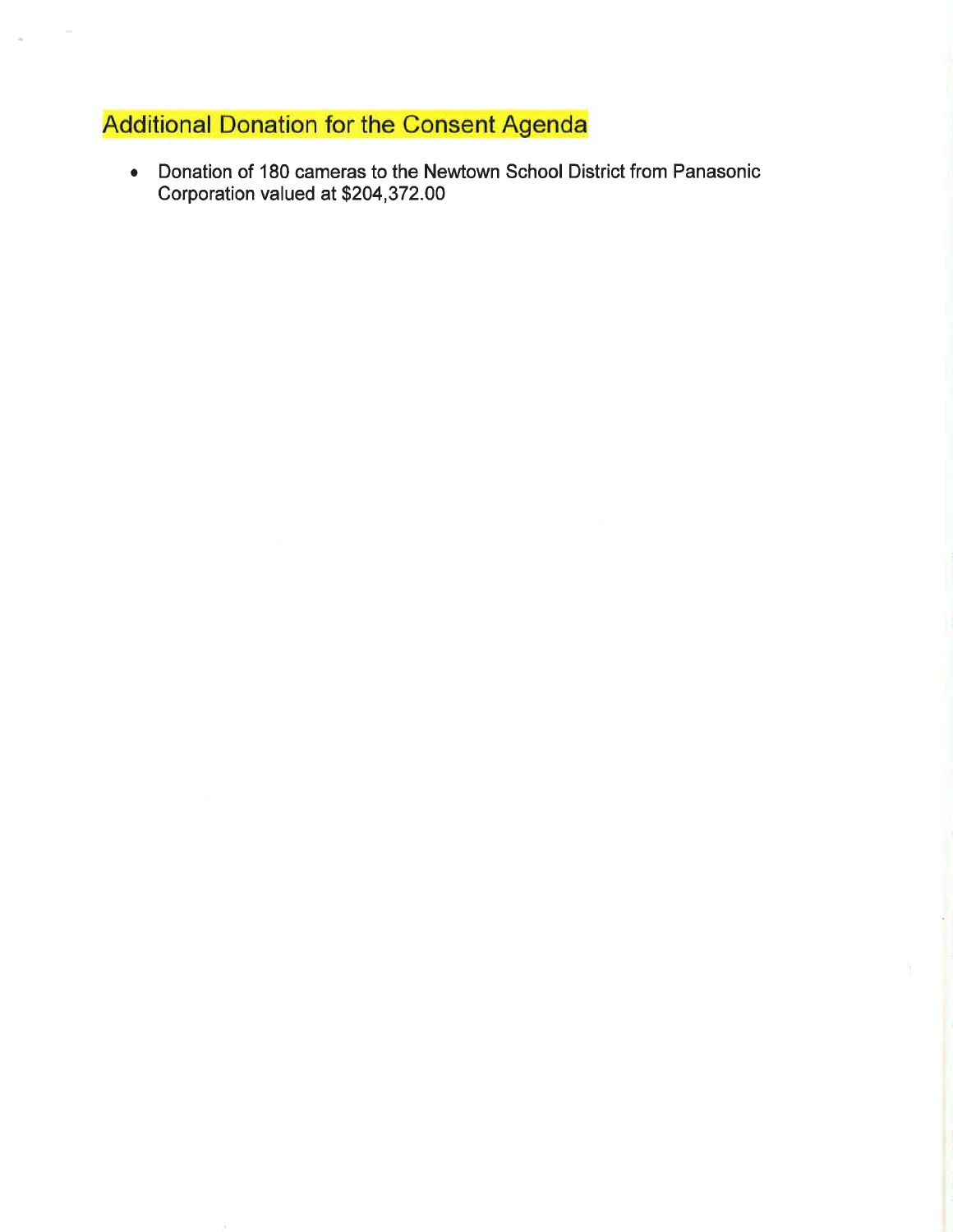----- Forwarded Message -----From: "Thomas K. Marino II" <tmarino@astsecurity.net><br>To: pompanom@newtown.k12.ct.us, "Carmella Amodeo" <amodeoc@newtown.k12.ct.us><br>Cc: "r gaines boe" <r.gaines.boe@charter.net><br>Sent: Tuesday, March 5, 2013 4:02:10 PM Subject: FW: Newtown language

ú.

Hi Mark

 $\overline{\omega_1}$ 

Panasonic is able to donate the following. 96 WV-NF302 1.3 Mega-Pixel IP Dome Camera **MSRP** 780.00 ea. 74,880.00 36 WV-SF539 3.1MP IP Dome Camera **MSRP** 1345.00 ea. 48,420.00 48 WV-SW559 3.1 MP IP Dome Camera with Wide Dyanmic Range **MSRP** 1689.00 ea. 81,072.00

Total

204,372.00

and and

Thomas K. Marino II V.P. of Business Development & Solutions Engineer Advanced Security Technologies, Inc. 1876 Barnum Ave Stratford, CT 06614 203-381-0060 Office 203-395-4046 Mobile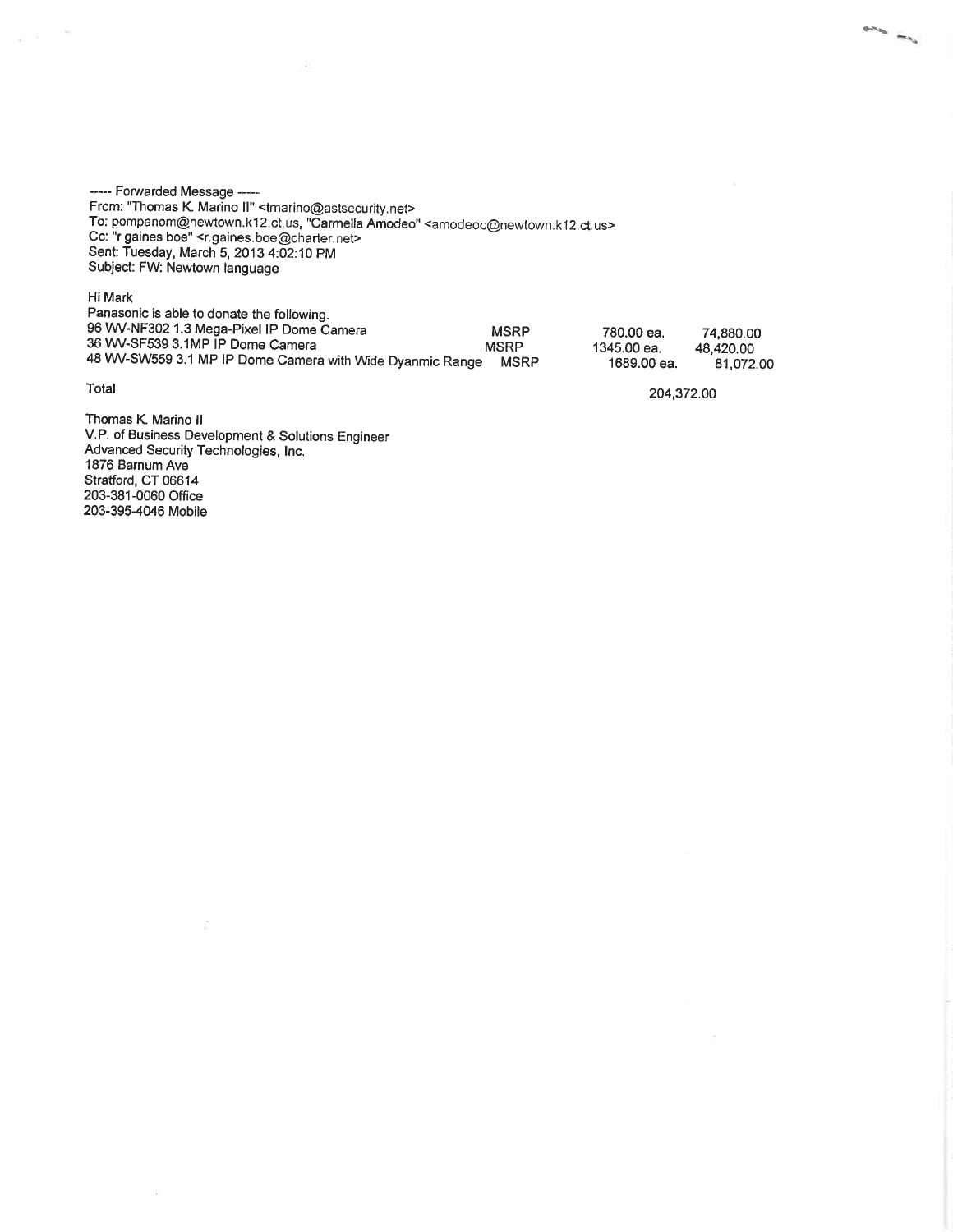What will the program be called? Give a brief description of the program:

# **Public Health**

The purpose of Public Health: Disease, Disaster, and Development is to motivate and educate students in the many ways public health affects our lives and to expose students to the diverse career opportunities the field of public health. The course is also designed to raise student health literacy in preparation for developing responsibility for their own health and well-being. Students will have opportunities to learn from public health professionals in fields such as: public health research, epidemiology, health care and management, allied health, health policy and administration, medicine, forensics, health education, global health, and genomics.

Public Health: Disease, Disaster, and Development meets state-established standards for public health-related topics covered in math, science, civics, environmental health, family and consumer science, health education, and medical careers. The course provides classroom and community experiences so that students develop 21st century skills, such as communication, problem solving, cultural understanding, collaboration, and use of technology to access, evaluate, and apply research.

The course will raise student awareness of key public health issues in their lives and in the news: from disaster preparedness to health disparities, from outbreak investigations to obesity prevention, and from genomics to greener environments. They will include evidence-based public health, policy development, advocacy, epidemiology, cultural competency, health informatics, and health communication.

# (See Appendix 1: Syllabus & Content Outline)

Answer the following questions:

#### **Planning** 1.

- What is the documented need for the program?
	- In 2001, the Connecticut State Legislature approved a statewide workforce strategy that increased resources and support for enhanced, industry standards-based IT education at all levels. Through this legislation, the Connecticut Office for Workforce Competitiveness has established the Connecticut Career Choices (CCC) program at for piloting new IT and STEM teaching and learning programs based on the state and national education and workforce standards.
	- g. According to the Connecticut Employment and Training Commission JOBS 2010, A Look at Connecticut's Workforce Needs, "Connecticut's long-term ability to compete successfully at a global level will be directly related to the quality and rigor of Science, Technology, Engineering and Mathematics training at all levels K-12 and postsecondary".
- $\blacksquare$ A survey of U.S. metropolitan employers found that 86% of employers included soft professional skills among their most important hiring criteria. A student's comprehension of both technical and professional skills is the key to producing a labor supply that will meet or exceed Connecticut employers' demands now and in the future.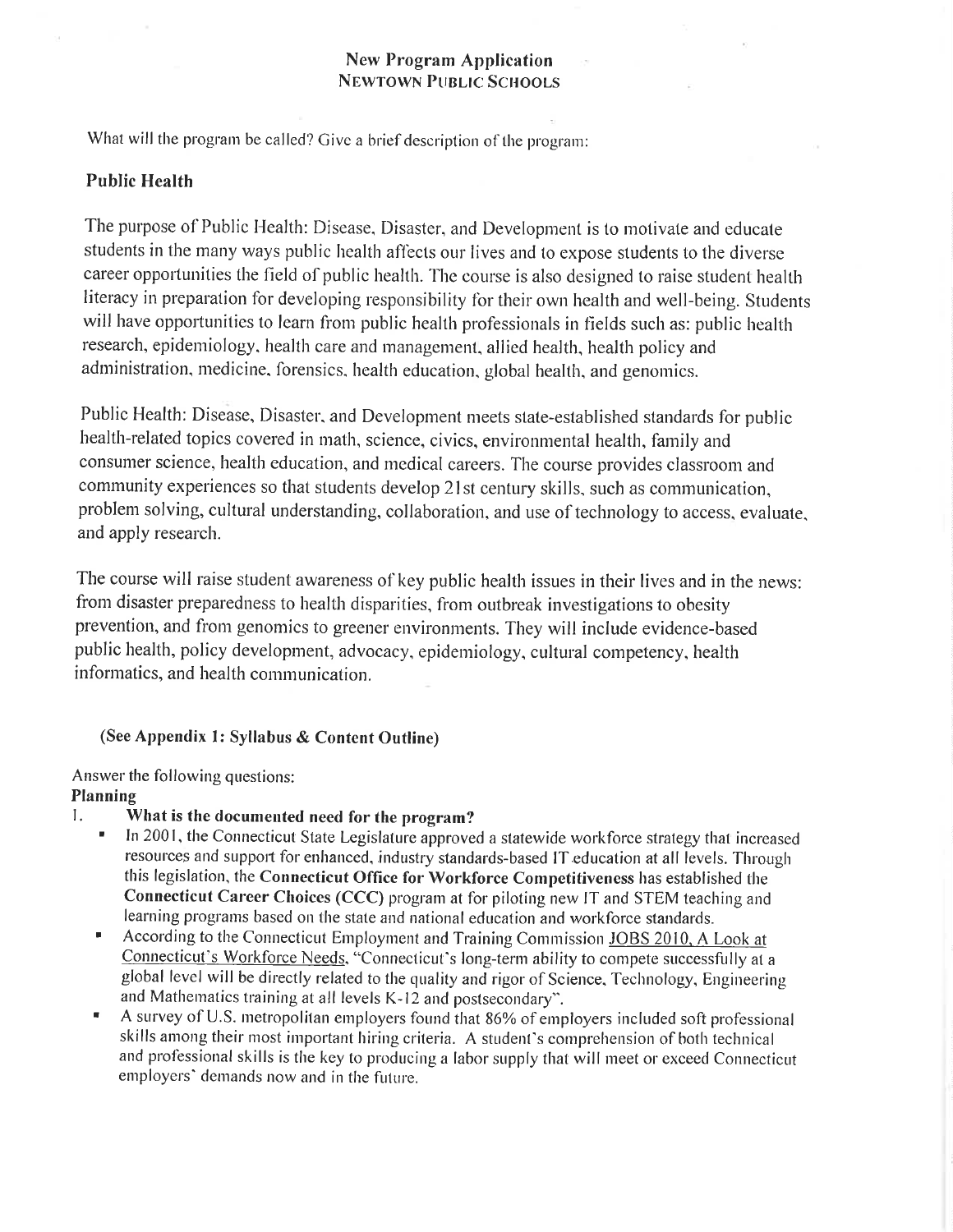- $\blacksquare$ The movement to incorporate public health into all undergraduate students' education, while still relatively new, has gained momentum in the past few years. Leaders in the effort are working to quantify exactly how many schools now offer either introductory public health courses to undergraduates, a public health minor or a public health major. The push to add at least some public health presence to the studies of all college students began after the Institute of Medicine's 2003 "Who Will Keep the Public Healthy?" report recommended all undergraduate students have access to public health courses.
- NEASC recommended that NHS "demonstrate that all students, especially those in College Prep B level courses, are actively involved in inquiry, problem-solving, and higher order thinking as well as provide opportunities for the authentic application of knowledge and skills." This course would meet that need.
- $2.$ What research is available about the effectiveness of this program or others like it? This information will be provided by Jane Donn at Education Connection (800-852-4314  $x138$ ), and will be supported by the sources cited above (Connecticut Office for Workforce Competitiveness, The CT Labor Department, and JOBS 2010, A Look at Connecticut's Workforce Needs)
- 3. How does the program align with the core beliefs of the Newtown Success-Oriented School Model?

This is a course that is open to sophomore, junior and senior students at all academic levels. It is intended for those who aspire to work in the field of public health. As such, it will be an application of the philosophy that all children can and will learn well.

- $\overline{4}$ . Who have you communicated with about the program and what are the responses? This program has been discussed with the science department, the Director of Guidance, the Principal, and the Assistant Superintendent. All responses have been encouraging.
- 5. Was the program critiqued by a curriculum committee? What where their comments? This program was discussed with the Assistant Superintendent at the District Science Curriculum Committee on January 23, 2012. The reception was positive.
- 6. Which staff and students will participate in the first year of the program? How will they be selected?

The course will be taught by Susan McConnell, who teaches biology, AP Biology, and Foundations of Health Science and Technology at Newtown High School. She has been instrumental in initiating this course approval process and is eager to teach this course.

 $.7.$ What are the staffing implications?

This program will require one teacher for a single period.

- 8. Do you anticipate that this will become a mandated program?  $No$
- 9. When and how will the initial, start-up curriculum be written prior to initiation of the program?

Based on curriculum developed through the Center for 21<sup>st</sup> Century Skills based on that being taught at the college level and from feedback from teachers and in accordance with national standards.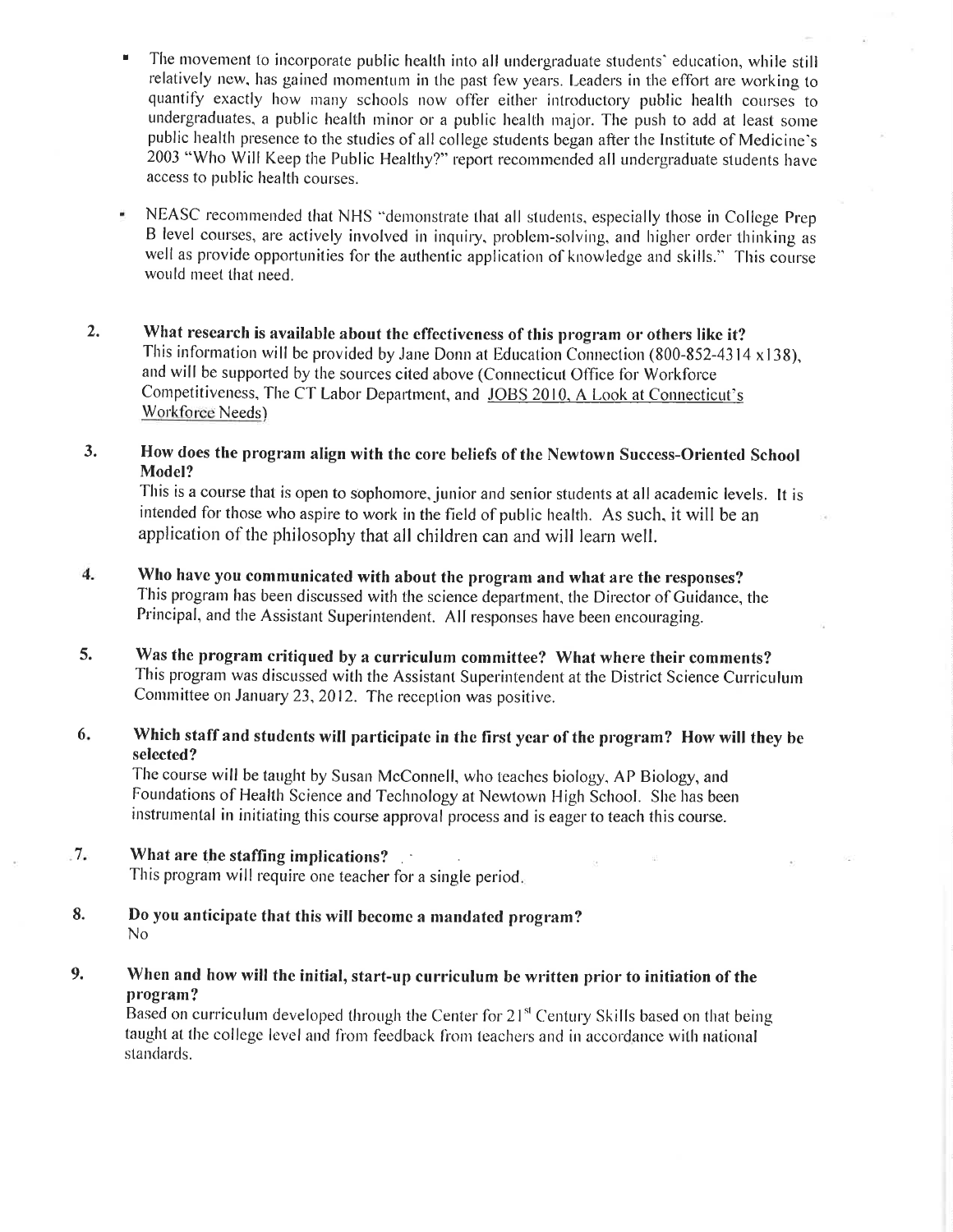#### 10. What is the plan for pre-implementation training and follow-up training?

Under the terms of the Connecticut Career Choices program the teacher of this course will attend a 2-week summer institute to learn about the course curriculum, online environment and pedagogy. In addition professional development and support services will be offered throughout the school year by the staff of Education Connection as a part of the Connecticut Career Choices program and a National Science Foundation Grant.

#### 11. What other costs are involved?

Education Connection will pay for teacher training through grant money. Materials and equipment will be provided by the Science Department, as a small portion of our regular biology purchases. The following year, Education Connection will be able to pay for materials and equipment (including a laptop computer) with another grant.

# **Measuring Effects**

#### 12. How will you measure the program effectiveness?

Evaluation. Center for 21<sup>st</sup> Century Skills at EDUCATION CONNECTION maintains a rigorous evaluation procedure for all of our programs. We utilize logic models with internal and external evaluation components. All evaluation procedures are carried out using reliable and valid measurement tools and PhD-level researchers. Our overarching research question is "Do students who participate in C21 programs and events demonstrate increased engagement and achievement in STEM." The CT Innovation Exposition represents the capstone event for all of our in-class and afterschool programs and has consistently demonstrated over 90% student and teacher satisfaction. Previous data from rigorous quasi-experimental comparison-intervention group study has indicated that students who participate in our programs have statistically significantly higher science achievement than those who do not.

As part of our evaluation procedures we measure student skill development in STEM, student knowledge in STEM, student interest in STEM, and student self-efficacy in STEM. We expect statistically significant increases in these measures as a result of participation. In addition we collect qualitative, descriptive data. The following two teacher quotes indicate the types of typical responses we get: I think that what we have been discovering these last two years is that we have had a lot of success for Students - especially for students that weren't successful in the traditional academic environment. We have had a number of students who credit these programs for keeping their interest in school." "To me as a teacher, I think this program is a great opportunity for my under-represented youth to see a bigger picture and to know, this is available to me...I can be a movie creator. .. I can be a leader...I can speak publically in front of this huge group and I did not know I could!"

- 13. Who will use the information to decide if the program will be continued? The Science Department Chairman and the classroom teacher.
- 14. When and how will the results be communicated to the Board? At the request of the Assistant Superintendent.

 $\overline{\mathcal{M}}$  .

Date submitted: February 28, 2013

Contact Person: Christian Canfield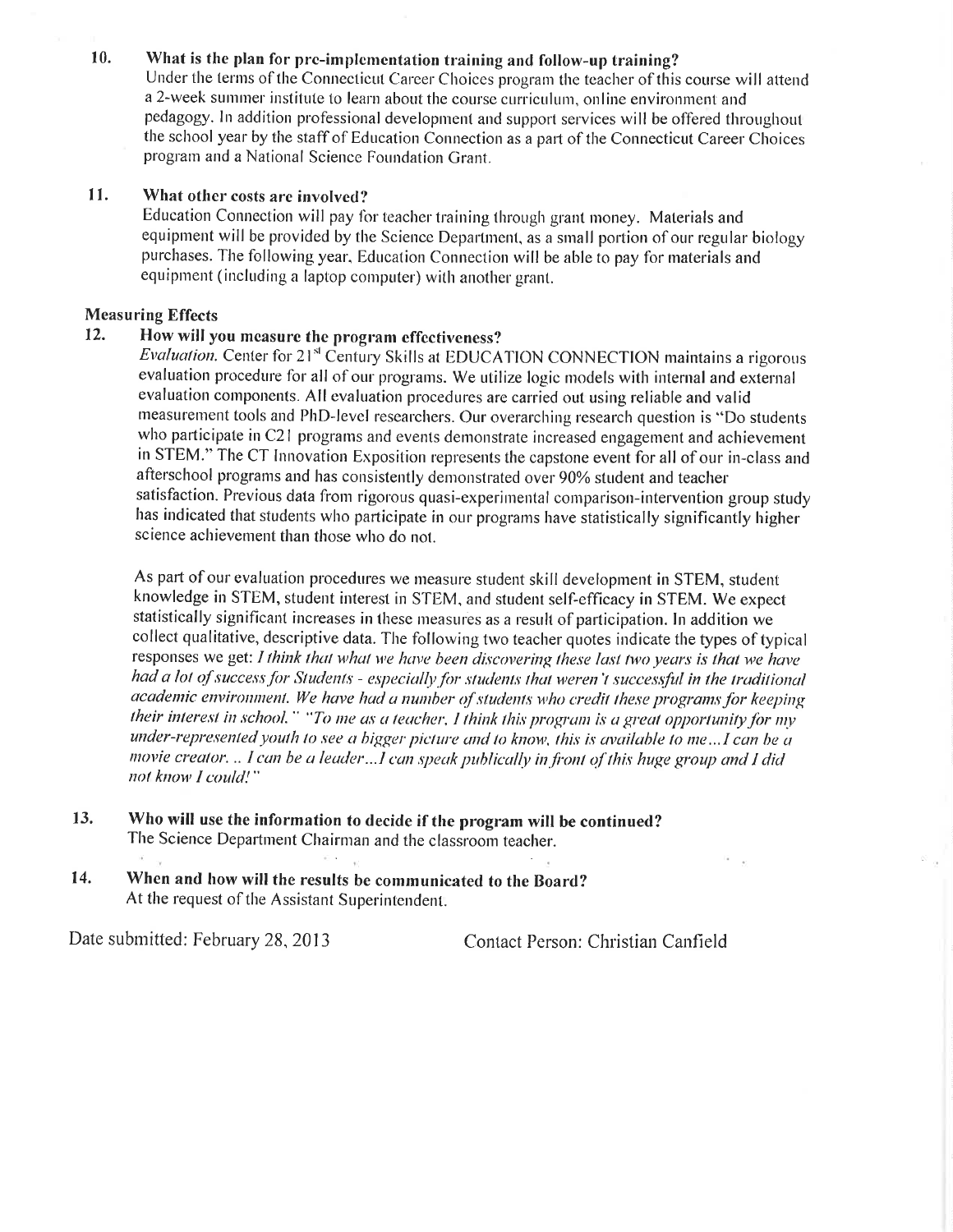# **Course Proposal: Public Health**

- Unit 1: What is Public Health?  $\mathcal{C}(\mathfrak{a})$
- Unit 2: Public Health Research  $\bigcap$
- Unit 3: Health Communication  $\circ$
- Unit 4: Social and Behavioral Health in.
- Unit 5: Disease Prevention and Control  $\mathcal{L}^{\mathcal{L}}$
- Unit 6: Global Public Health  $\triangle$
- Unit 7: Environmental Health and Public Health Pre...  $\circ$
- Unit 8: Think Globally, Act Locally Õ.

#### Overview:

Disease Prevention to Disaster Preparedness: Topics in Public Health introduces students to the breadth and depth of public health and its significance in their lives. The course demonstrates to students how early public health achievements, control of epidemics and access to clean water, have led the way to the health and economic development of communities and nations.

The course increases the health literacy of students and helps them recognize how their own health behaviors influence the health of the greater community. Each unit offers exposure to a broad range of public health careers and demonstrates both differences and interrelatedness between public health and health care disciplines.

Public Health 101 develops 21st century skills, which are completely aligned with core public health competencies including: communication, problem solving, cultural understanding, collaboration, and the use of technology to access, evaluate and apply research. Guest lecturers, award-winning videos and lessons, and student-driven health campaigns give youth ample opportunity to build skills needed to conduct an outbreak investigation or develop a plan to address chronic diseases in their community. These skills and experiences will prepare them for a variety of careers, healthier life choices and volunteerism in the field, including becoming lifelong advocates for public health.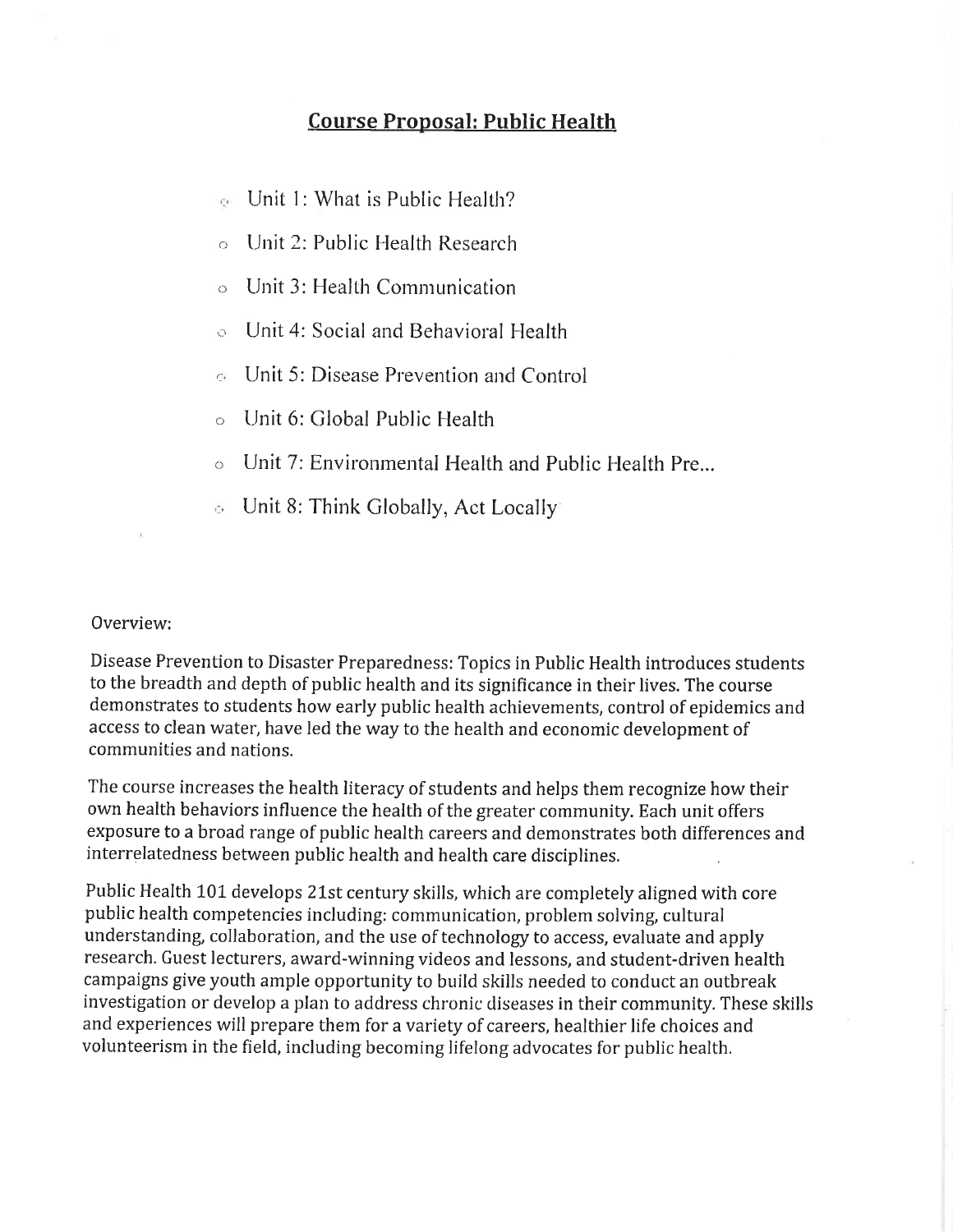The course meets state-established standards for public health-related topics covered in math, science, civics, environmental health, family and consumer science, health education, and medical careers.

Public Health: From Disease Prevention to Disaster Preparedness, was conceptualized and developed by Jane Donn at Center for 21st Century Skills at EDUCATION CONNECTION and Billian Stern Consulting, LLC (Cyndi Billian Stern, MA, MPH, Colleen O'Connor, MPH, and Maureen Couvares, MPH), and designed by Emily Wasley at Center for 21st Century Skills at EDUCATION CONNECTION. The development of this course was funded by a Perkins Innovation grant.

Expo 2013 Challenge Project

Responsible Design

Water, Water Everywhere but is it fit to DRINK?

Expo 2013 May 4

**Connecticut Convention Center Hartford** 

# **Common Core Literacy**

# Reading

RI.11-12.7. Integrate and evaluate multiple sources of information presented in different media or formats (e.g., visually, quantitatively) as well as in words in order to address a question or solve a problem.

# Writing

W.11-12.2. Write informative/explanatory texts to examine and convey complex ideas, concepts, and information clearly and accurately through the effective selection, organization, and analysis of content.

W.11-12.6. Use technology, including the Internet, to produce, publish, and update individual or shared writing products in response to ongoing feedback, including new arguments or information

W.11-12.7. Conduct short as well as more sustained research projects to answer a question (including a self-generated question) or solve a problem; narrow or broaden the inquiry when appropriate; synthesize multiple sources on the subject, demonstrating understanding of the subject under investigation.

W.11-12.10. Write routinely over extended time frames (time for research, reflection, and revision) and shorter time frames (a single sitting or a day or two) for a range of tasks, purposes

# **Speaking and Listening**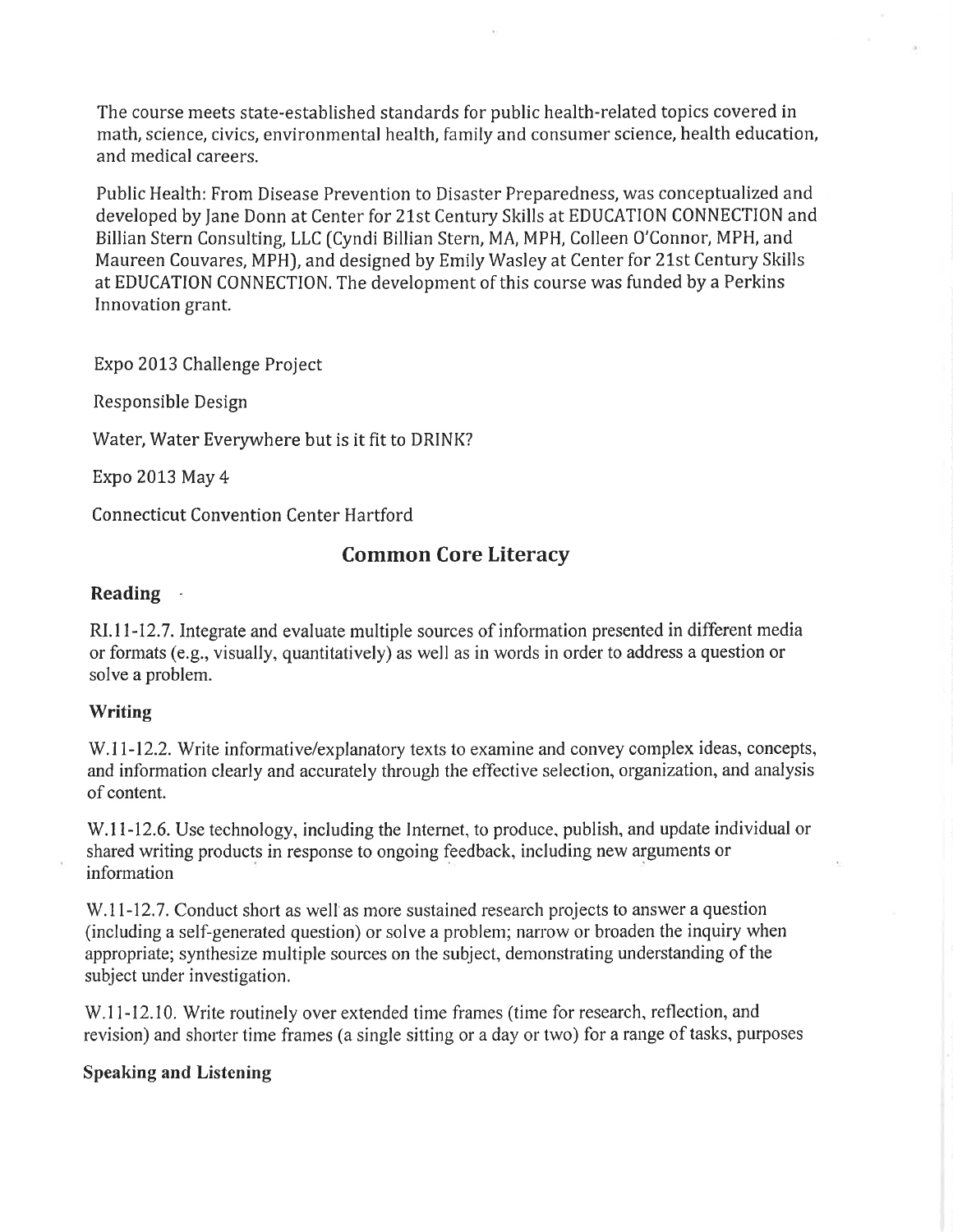- SL.11-12.1. Initiate and participate effectively in a range of collaborative discussions  $\bullet$ (one-on-one, in groups, and teacher-led) with diverse partners on grades 11–12 topics, texts, and issues, building on others' ideas and expressing their own clearly and persuasively.
	- Come to discussions prepared, having read and researched material under study; explicitly draw  $\circ$ on that preparation by referring to evidence from texts and other research on the topic or issue to stimulate a thoughtful, well-reasoned exchange of ideas.
	- Work with peers to promote civil, democratic discussions and decision-making, set clear goals and  $\circ$ deadlines, and establish individual roles as needed.
	- $\circ$ Propel conversations by posing and responding to questions that probe reasoning and evidence; ensure a hearing for a full range of positions on a topic or issue; clarify, verify, or challenge ideas and conclusions; and promote divergent and creative perspectives.
	- Respond thoughtfully to diverse perspectives; synthesize comments, claims, and evidence made  $\circ$ on all sides of an issue; resolve contradictions when possible; and determine what additional information or research is required to deepen the investigation or complete the task.
- SL.11-12.2. Integrate multiple sources of information presented in diverse formats and media (e.g.,  $\bullet$ visually, quantitatively, orally) in order to make informed decisions and solve problems, evaluating the credibility and accuracy of each source and noting any discrepancies among the data.
- SL.11-12.3. Evaluate a speaker's point of view, reasoning, and use of evidence and rhetoric, assessing the stance, premises, links among ideas, word choice, points of emphasis, and tone used.

# Presentation of Knowledge and Ideas

- SL.11-12.4. Present information, findings, and supporting evidence, conveying a clear and distinct perspective, such that listeners can follow the line of reasoning, alternative or opposing perspectives are addressed, and the organization, development, substance, and style are appropriate to purpose, audience, and a range of formal and informal tasks.
- SL.11-12.5. Make strategic use of digital media (e.g., textual, graphical, audio, visual,  $\bullet$ and interactive elements) in presentations to enhance understanding of findings, reasoning, and evidence and to add interest.
- SL.11-12.6. Adapt speech to a variety of contexts and tasks, demonstrating a command of  $\bullet$ formal English when indicated or appropriate.

# **Conventions of Standard English**

- L.11-12.1. Demonstrate command of the conventions of standard English grammar and usage when writing or speaking.
	- o Apply the understanding that usage is a matter of convention, can change over time, and is sometimes contested.
	- o Resolve issues of complex or contested usage, consulting references (e.g., Merriam-Webster's Dictionary of English Usage, Garner's Modern American Usage) as needed.
- L.11-12.2. Demonstrate command of the conventions of standard English capitalization,  $\bullet$ punctuation, and spelling when writing.
	- o Observe hyphenation conventions.
	- Spell correctly.  $\circ$
- L.11-12.6. Acquire and use accurately general academic and domain-specific words and phrases, sufficient for reading, writing, speaking, and listening at the college and career readiness level; demonstrate independence in gathering vocabulary knowledge when considering a word or phrase important to comprehension or expression.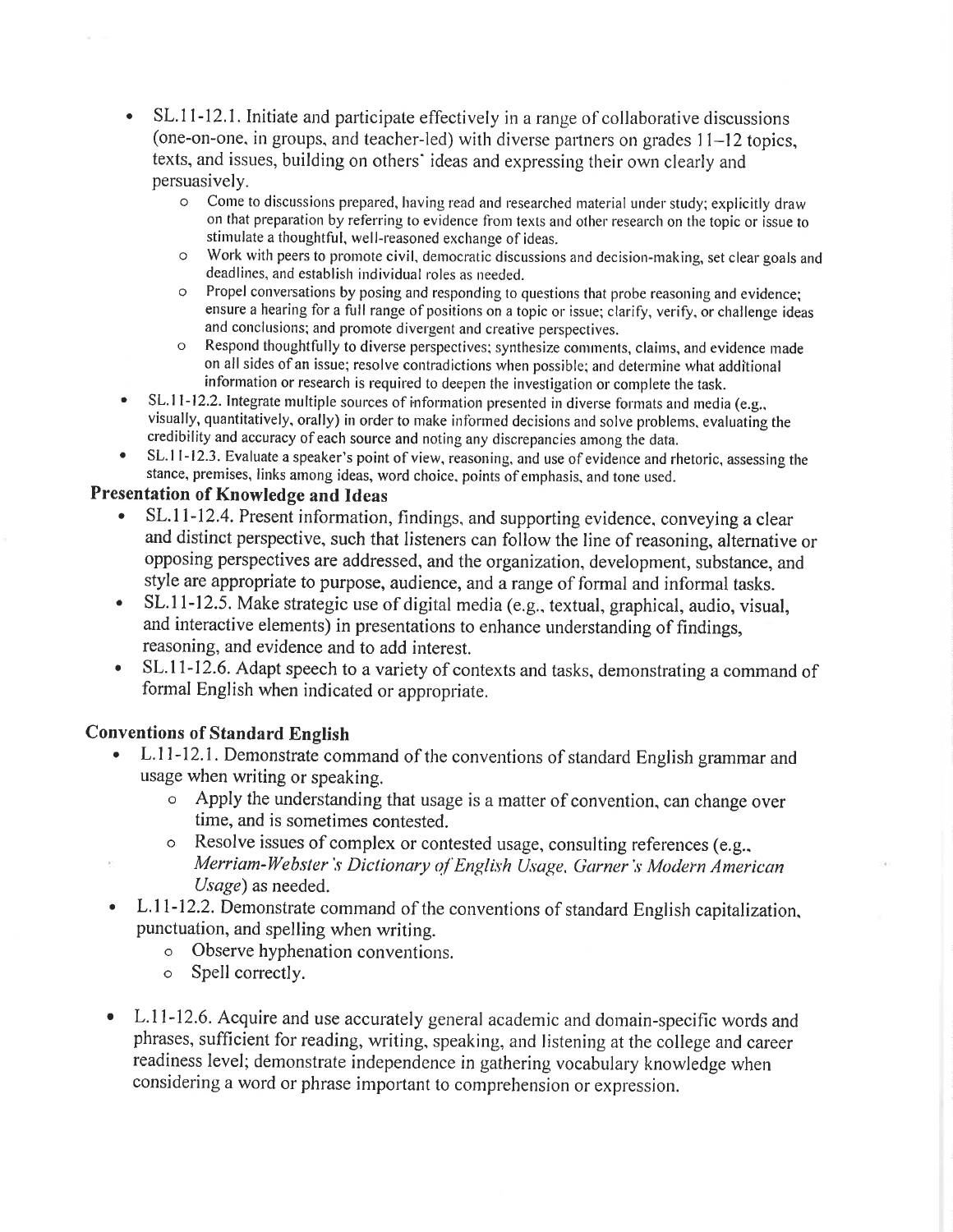# **Literacy in Science**

RST.11-12.1. Cite specific textual evidence to support analysis of science and technical texts, attending to important distinctions the author makes and to any gaps or inconsistencies in the account.

RST.11-12.7. Integrate and evaluate multiple sources of information presented in diverse formats and media (e.g., quantitative data, video, multimedia) in order to address a question or solve a problem.

RST.11-12.8. Evaluate the hypotheses, data, analysis, and conclusions in a science or technical text, verifying the data when possible and corroborating or challenging conclusions with other sources of information.

RST.11-12.10. By the end of grade 12, read and comprehend science/technical texts in the grades 11–12 text complexity band independently and proficiently.

• WHST.11-12.1. Write arguments focused on *discipline-specific content*.

- $\bullet$ Introduce precise, knowledgeable claim(s), establish the significance of the claim(s), distinguish the claim(s) from alternate or opposing claims, and create an organization that logically sequences the claim(s), counterclaims, reasons, and evidence.
- Develop claim(s) and counterclaims fairly and thoroughly, supplying the most relevant data and evidence  $\bullet$ for each while pointing out the strengths and limitations of both claim(s) and counterclaims in a disciplineappropriate form that anticipates the audience's knowledge level, concerns, values, and possible biases.
- Use words, phrases, and clauses as well as varied syntax to link the major sections of the text, create  $\bullet$ cohesion, and clarify the relationships between claim(s) and reasons, between reasons and evidence, and between claim(s) and counterclaims.
- Establish and maintain a formal style and objective tone while attending to the norms and conventions of  $\bullet$ the discipline in which they are writing.
- Provide a concluding statement or section that follows from or supports the argument presented.  $\bullet$

• WHST.11-12.2. Write informative/explanatory texts, including the narration of historical events, scientific procedures/ experiments, or technical processes.

- Introduce a topic and organize complex ideas, concepts, and information so that each new element builds on that which precedes it to create a unified whole; include formatting (e.g., headings), graphics (e.g., figures, tables), and multimedia when useful to aiding comprehension.
- $\bullet$ Develop the topic thoroughly by selecting the most significant and relevant facts, extended definitions, concrete details, quotations, or other information and examples appropriate to the audience's knowledge of the topic.
- Use varied transitions and sentence structures to link the major sections of the text, create cohesion, and clarify the relationships among complex ideas and concepts.
- Use precise language, domain-specific vocabulary and techniques such as metaphor, simile, and analogy to manage the complexity of the topic; convey a knowledgeable stance in a style that responds to the discipline and context as well as to the expertise of likely readers.
- Provide a concluding statement or section that follows from and supports the information or explanation provided (e.g., articulating implications or the significance of the topic).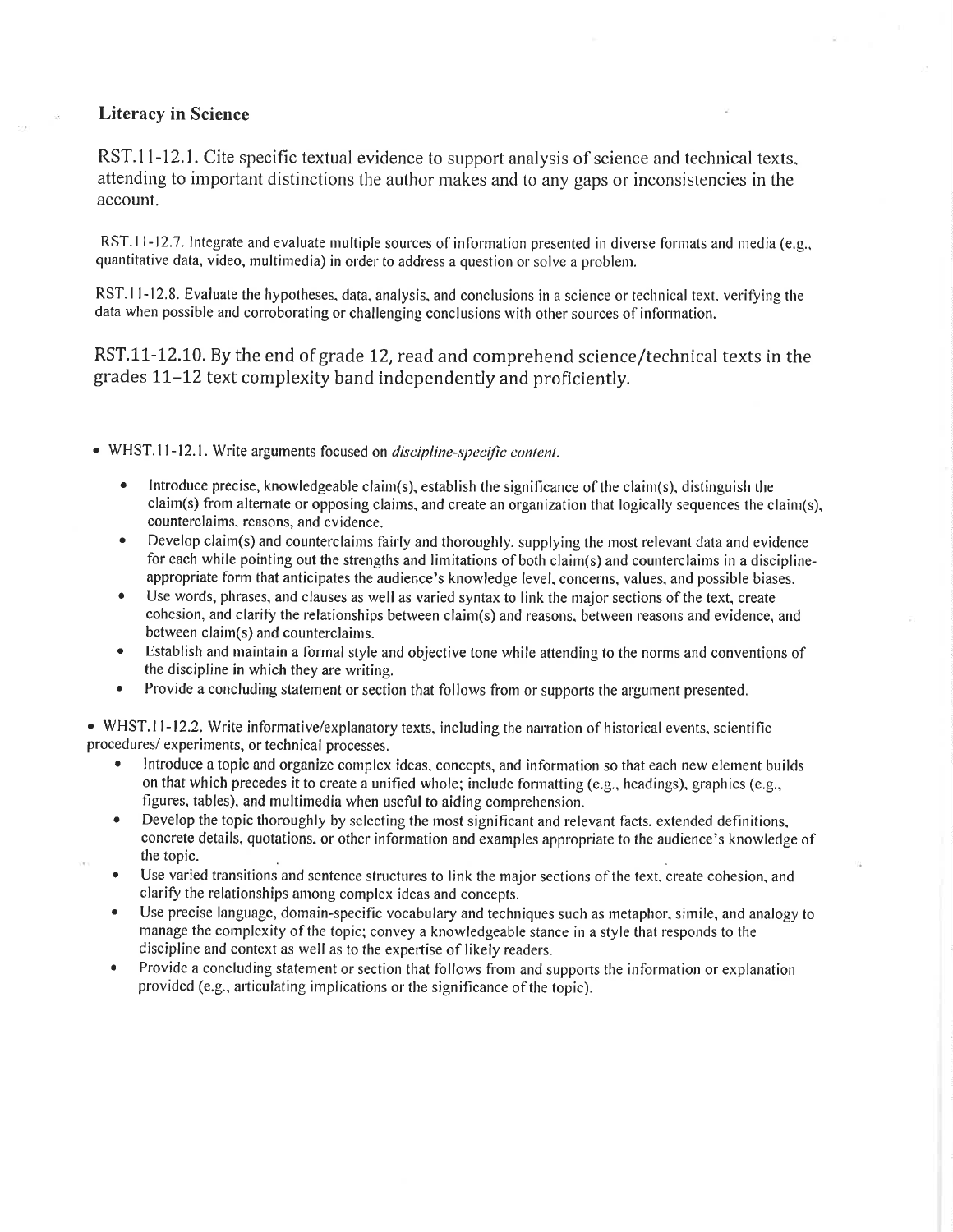# **ADDITIONAL STAFFING POST 12/14/12**

 $\sim$ 

|                                                  |                |                                                                      |                        |                      |                                 | 2012-13                     |                               |
|--------------------------------------------------|----------------|----------------------------------------------------------------------|------------------------|----------------------|---------------------------------|-----------------------------|-------------------------------|
| <b>NEW POSITIONS</b>                             |                |                                                                      |                        | <b>DOH</b>           |                                 | <b>SALARY</b>               |                               |
| SANDY HOOK                                       |                |                                                                      |                        |                      |                                 |                             |                               |
| ASSISTANT PRINCIPAL                              | x              | CATHY MAZZARIELLO                                                    |                        |                      | 12/17/2012 ESTIMATED 140 DAYS   | \$62,034.00                 |                               |
| EDUCATIONAL ASSISTANT                            | ı.             | <b>OPEN</b>                                                          | 20 HR/WK @\$13.09/HR   |                      | ESTIMATED 64 DAYS               | \$3,351.04                  |                               |
|                                                  | 1              | <b>OPEN</b>                                                          |                        | 20 HR/WK @\$13.09/HR | <b>ESTIMATED 64 DAYS</b>        | \$3,351.04                  |                               |
|                                                  | 1              | <b>OPEN</b>                                                          |                        | 20 HR/WK @\$13.09/HR | <b>ESTIMATED 64 DAYS</b>        | \$3,351.04                  |                               |
|                                                  |                | <b>OPEN</b>                                                          | 20 HR/WK @\$13.09/HR   |                      | <b>ESTIMATED 64 DAYS</b>        | \$3,351.04                  |                               |
|                                                  | 4              |                                                                      |                        |                      |                                 | \$13,404.16                 |                               |
|                                                  |                |                                                                      |                        |                      |                                 |                             |                               |
| <b>BUILDING SUBSTITUTES</b>                      |                |                                                                      |                        |                      |                                 |                             |                               |
|                                                  |                | ANDREI, CELESTE M.                                                   | \$75/DAY               | 2/25/2013            |                                 | \$5,925.00                  |                               |
|                                                  |                | FRAZZETTA, DIANE M.                                                  | \$75/DAY               | 2/11/2013            |                                 | \$6,375.00                  |                               |
|                                                  |                | FUCHS, CHRISTINE C.                                                  | \$75/DAY               | 2/11/2013            |                                 | \$6,375.00                  |                               |
|                                                  |                | GREEN, ERIN D.                                                       | \$75/DAY               | 2/5/2013             |                                 | \$6,675.00                  |                               |
|                                                  |                | LUONGO, KIRSTEN A.                                                   | \$75/DAY               | 1/25/2013            |                                 | \$7,125.00                  |                               |
|                                                  |                | O'DELL, HEATHER E.                                                   | \$75/DAY               | 1/28/2013            |                                 | \$7,050.00                  |                               |
|                                                  |                | SENTEMENTES, DENISE R.                                               | \$75/DAY               | 1/28/2013            |                                 | \$7,050.00                  |                               |
|                                                  | ጸ              | SEXTON, COLLEEN W.                                                   | \$75/DAY               | 1/28/2013            |                                 | \$7,050.00                  |                               |
|                                                  |                |                                                                      |                        |                      |                                 | \$53,625.00<br>\$129,063.16 |                               |
| <b>HAWLEY</b>                                    |                |                                                                      |                        |                      |                                 |                             |                               |
| <b>SECURITY GUARD</b>                            | 1              | CARLINO, JOSEPH A. 35 HR/WK @\$16.12/HR                              |                        |                      | 2/20/2013 ESTIMATED 82 DAYS     | \$9,252.88                  |                               |
|                                                  |                |                                                                      |                        |                      |                                 |                             |                               |
| <b>MIDDLE GATE</b>                               |                |                                                                      |                        |                      |                                 |                             |                               |
| <b>SECURITY GUARD</b>                            | $\mathbf{1}$   | WANNAGOT, DAVID B. 35 HR/WK @\$16.12/HR                              |                        |                      | 2/12/2013 ESTIMATED 86 DAYS     | \$9,704.24                  |                               |
|                                                  |                |                                                                      |                        |                      |                                 |                             |                               |
| <b>HEAD O'MEADOW</b>                             |                |                                                                      |                        |                      |                                 |                             |                               |
| SECURITY GUARD                                   | $\mathbf{1}$   | KAYLOR, MICHAEL E. 35 HR/WK @\$16.12/HR                              |                        |                      | 2/12/2013 ESTIMATED 86 DAYS     | \$9,704.24                  |                               |
| REED INTERMEDIATE                                |                |                                                                      |                        |                      |                                 |                             |                               |
| <b>SECURITY GUARD</b>                            | $\mathbf{1}$   |                                                                      |                        |                      |                                 |                             |                               |
|                                                  | 1              | DIMAURO, JOEY A.<br>VITARBO, ERNEST M. 35 HR/WK @\$16.12/HR          | 35 HR/WK @\$16.12/HR   |                      | 2/4/2013 ESTIMATED 89 DAYS      | \$10,042.76                 |                               |
|                                                  | $\overline{2}$ |                                                                      |                        |                      | 3/4/2013 ESTIMATED 74 DAYS      | \$8,350.16                  |                               |
| MIDDLE SCHOOL                                    |                |                                                                      |                        |                      |                                 | \$18,392.92                 |                               |
| <b>SECURITY GUARD</b>                            | 1              | HARRISON JR., ROBER' 35 HR/WK @\$16.12/HR                            |                        |                      | 2/20/2013 ESTIMATED 82 DAYS     | \$9,252.88                  |                               |
|                                                  | 1              | ROSARIO, MIGUEL A. 35 HR/WK @\$16.12/HR                              |                        |                      | 2/20/2013 ESTIMATED 82 DAYS     | \$9,252.88                  |                               |
|                                                  | 2              |                                                                      |                        |                      |                                 | \$18,505.76                 |                               |
| <b>HIGH SCHOOL</b>                               |                |                                                                      |                        |                      |                                 |                             |                               |
| <b>GUIDANCE COUNSELOR</b>                        | 1              | POMERANTZ, SARA L. MASTERS 1 1.0 FTE                                 |                        |                      | 2/12/2013 ESTIMATED 91 DAYS     | \$23,532.50                 |                               |
| SECURITY GUARD                                   | 1              | CONWAY JR., THOMAS 35 HR/WK @\$16.12/HR                              |                        |                      | 2/4/2013 ESTIMATED 90 DAYS      | \$10,155.60                 |                               |
|                                                  |                | CACACE, DANIEL J.                                                    |                        |                      | 2/4 - 2/25/13 ESTIMATED 12 DAYS | \$1,354.08                  |                               |
|                                                  | 1              | <b>OPEN</b>                                                          | 35 HR/WK @\$16.12/HR   | $\boldsymbol{\eta}$  | ESTIMATED 74 DAYS               | \$8,350.16                  |                               |
|                                                  | 2              |                                                                      |                        |                      |                                 | \$19,859.84                 |                               |
|                                                  | $\overline{4}$ |                                                                      |                        |                      |                                 | \$43,392.34                 |                               |
| CENTRAL OFFICE                                   |                |                                                                      |                        |                      |                                 |                             |                               |
| <b>SECURITY GUARD</b>                            | 1              | JOHNSON, CARL D.                                                     | 35 HR/WK @\$16.12/HR   |                      | 2/25/2013 ESTIMATED 79 DAYS     |                             |                               |
|                                                  |                | (REPLACED WILLIAM GERARD AT HIGH SCHOOL, WHO WENT TO CENTRAL OFFICE) |                        |                      |                                 | \$8,914.36                  |                               |
|                                                  |                |                                                                      |                        |                      |                                 | \$246,929.90                |                               |
| <b>EXTRA/INCREASE FTE/HOURS</b>                  |                |                                                                      |                        |                      |                                 |                             |                               |
| SANDY HOOK                                       |                |                                                                      |                        |                      |                                 |                             |                               |
|                                                  |                |                                                                      | ,75 TO 1.0 FTE         |                      | NANCY ROGERS-DUFFY              | \$474.96 YTD                |                               |
|                                                  |                |                                                                      |                        |                      | <b>KRISTEN MATTERA</b>          |                             | \$450.00 FORMER SHS TEACHER   |
|                                                  |                |                                                                      |                        |                      | <b>KRISTINA PIERCE</b>          |                             | \$1,504.70 SHS TEACHER ON LOA |
|                                                  |                |                                                                      |                        |                      |                                 | \$2,429.66                  |                               |
|                                                  |                |                                                                      |                        |                      |                                 |                             |                               |
| <b>ADDITIONAL STAFFING RELATED TO 12/14/12</b>   |                |                                                                      |                        |                      |                                 | \$249,359.56                |                               |
|                                                  |                |                                                                      |                        |                      |                                 |                             |                               |
|                                                  |                |                                                                      |                        |                      |                                 |                             |                               |
|                                                  |                |                                                                      |                        |                      |                                 |                             |                               |
| <b>OTHER STAFFING CHANGES</b><br><b>DISTRICT</b> |                |                                                                      |                        |                      |                                 |                             |                               |
| <b>TESOL TEACHER</b>                             |                | NANCY CONRON                                                         |                        |                      |                                 |                             |                               |
| MIDDLE GATE                                      |                |                                                                      | .4 TO 1.0 FTE          |                      |                                 | \$16,993.62                 |                               |
| EDUCATIONAL ASSISTANT                            |                | CULLINAN, JOANNE                                                     | 22.5 HR/WK @\$13.09/HR |                      | 1/15/2013 ESTIMATED 96.5 DAYS   |                             |                               |
| HEAD O'MEADOW                                    |                |                                                                      |                        |                      |                                 | \$5,684.33                  |                               |
| EDUCATIONAL ASSISTANT                            |                | DEPINTO, MICHELLE                                                    | 13 HR/WK @\$13.09/HR   |                      | 2/4/2013 ESTIMATED 90 DAYS      | \$3,063.06                  |                               |
| HIGH SCHOOL                                      |                |                                                                      |                        |                      |                                 |                             |                               |
| EDUCATIONAL ASSISTANT                            |                | KUSICK, TRACI D.                                                     | 13 HR/WK @\$13.09/HR   |                      | 1/29/2013 ESTIMATED 93 DAYS     | \$3,165.16                  |                               |
| EDUCATIONAL ASSISTANT                            |                | MARIANNE NADRICZN 13HR/WK TO 26HR/WK                                 |                        |                      | 1/17/2013 ESTIMATED 100 DAYS    | \$3,403.40                  |                               |
|                                                  |                |                                                                      |                        |                      |                                 | \$32,309.57                 |                               |

 $3/5/13$ 

 $\epsilon$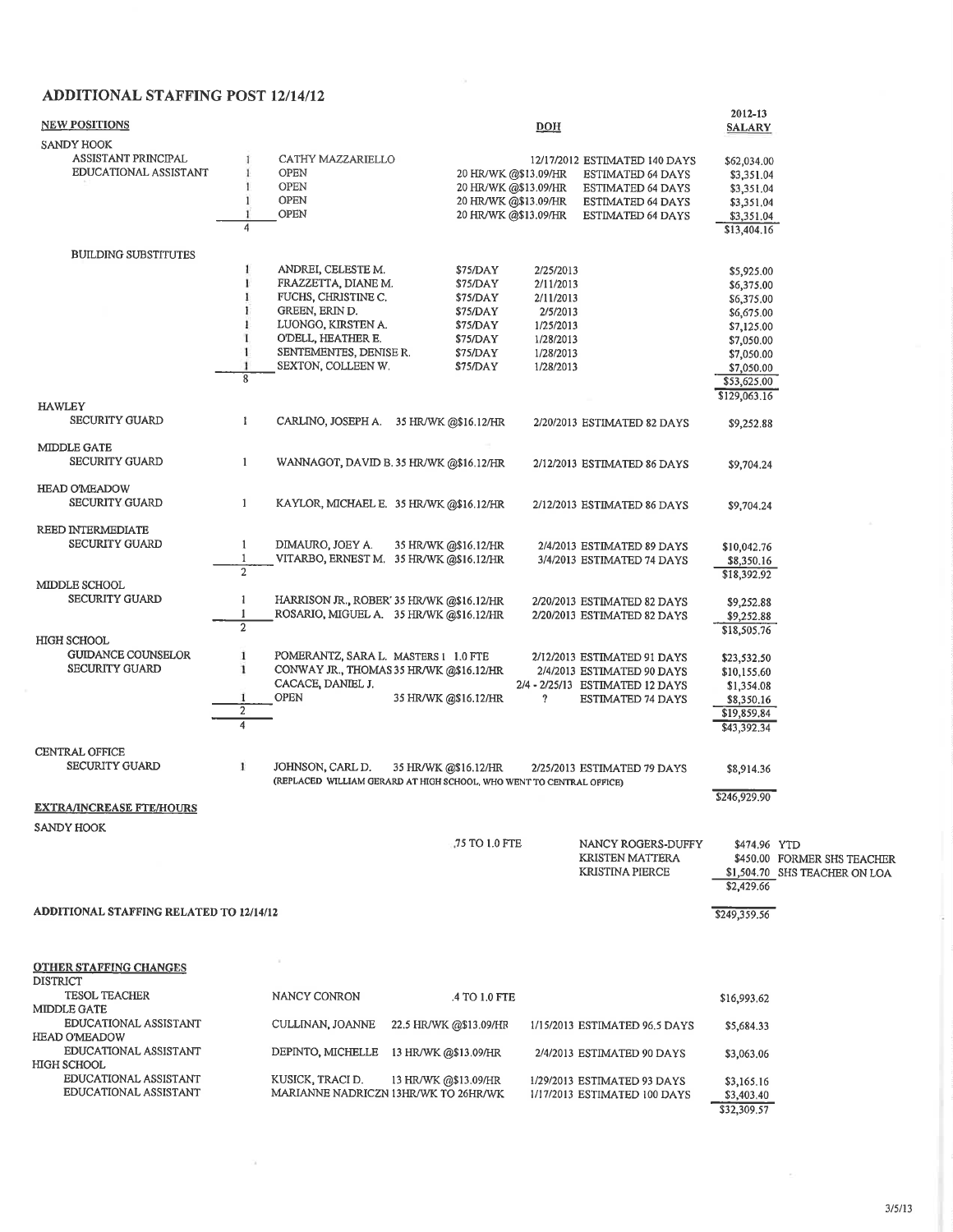$\widetilde{\pi}$ 

OIL QUANTITIES FOR BIDDING PURPOSES 2/5/13

ò,

| 62,000<br>13,000<br>4,000<br>New Bid<br>2/28/2013<br>21,000<br>3,000<br>27,000<br>25,000<br>27,000                                                                               | 182,000               | 0.0000<br>0.0019<br>3.1590                                                                 | 3.1619<br>182,000                                 | \$575,466             | \$92,119)<br>667,585<br>69                         |
|----------------------------------------------------------------------------------------------------------------------------------------------------------------------------------|-----------------------|--------------------------------------------------------------------------------------------|---------------------------------------------------|-----------------------|----------------------------------------------------|
| 4.000<br>2013-14<br>27,000<br>21,000<br>25,000<br>27,000<br>3,000<br>62,000<br>13,900<br>Request                                                                                 | 182,900               | 0.0000<br>0.0010<br>0.0019<br>3.6471                                                       | 3.6500<br>182,900                                 | \$667,585             |                                                    |
|                                                                                                                                                                                  |                       | 7/1/13-6/30/14<br>2/28/2013                                                                |                                                   |                       |                                                    |
| 2012-13<br>27,000<br>25,000<br>62,000<br>11,300<br>2,600<br>4.000<br>21,000<br>3,000<br><b>Bid Quantity</b>                                                                      | 182,900               | 0.0019<br>0.0000<br>0.0010<br>3.3717                                                       | 3.3746<br>182,900                                 | \$617,214             | Estimated Reduction to Budget<br><b>BOE Budget</b> |
|                                                                                                                                                                                  |                       | 3/12/2012<br>7/1/12-6/30/13                                                                |                                                   |                       |                                                    |
| 10,000<br>20,000<br>20,000<br>20,000<br>2,000<br>550<br>10,000<br>10,000<br>10,000<br>Tank Size                                                                                  | 103,210               |                                                                                            |                                                   | ba                    |                                                    |
| Middle School<br>High School<br>High School -HW<br>Haintenance Shop<br>Maintenance Shop<br>Middie Gate<br>Head O'Meadow<br>Reed Intermediate<br>Location<br>Hawley<br>Sandy Hook | <b>Total Capacity</b> | Contract Period:<br>East River Energy - Contract<br>Spill Recovery Fee<br>NORA<br>Lust Tax | Total Cost Per Gallon<br><b>Obligated Gallons</b> | Total Costs - Request |                                                    |

| Ë                          |        |            |
|----------------------------|--------|------------|
| gallons                    | 40.000 | 126,476    |
| Total Costs (w/o Chalk HII |        | 46F<br>575 |
| eedec                      |        | 201,942    |
| ess: BOE Budgel            |        | 667.585    |
|                            |        |            |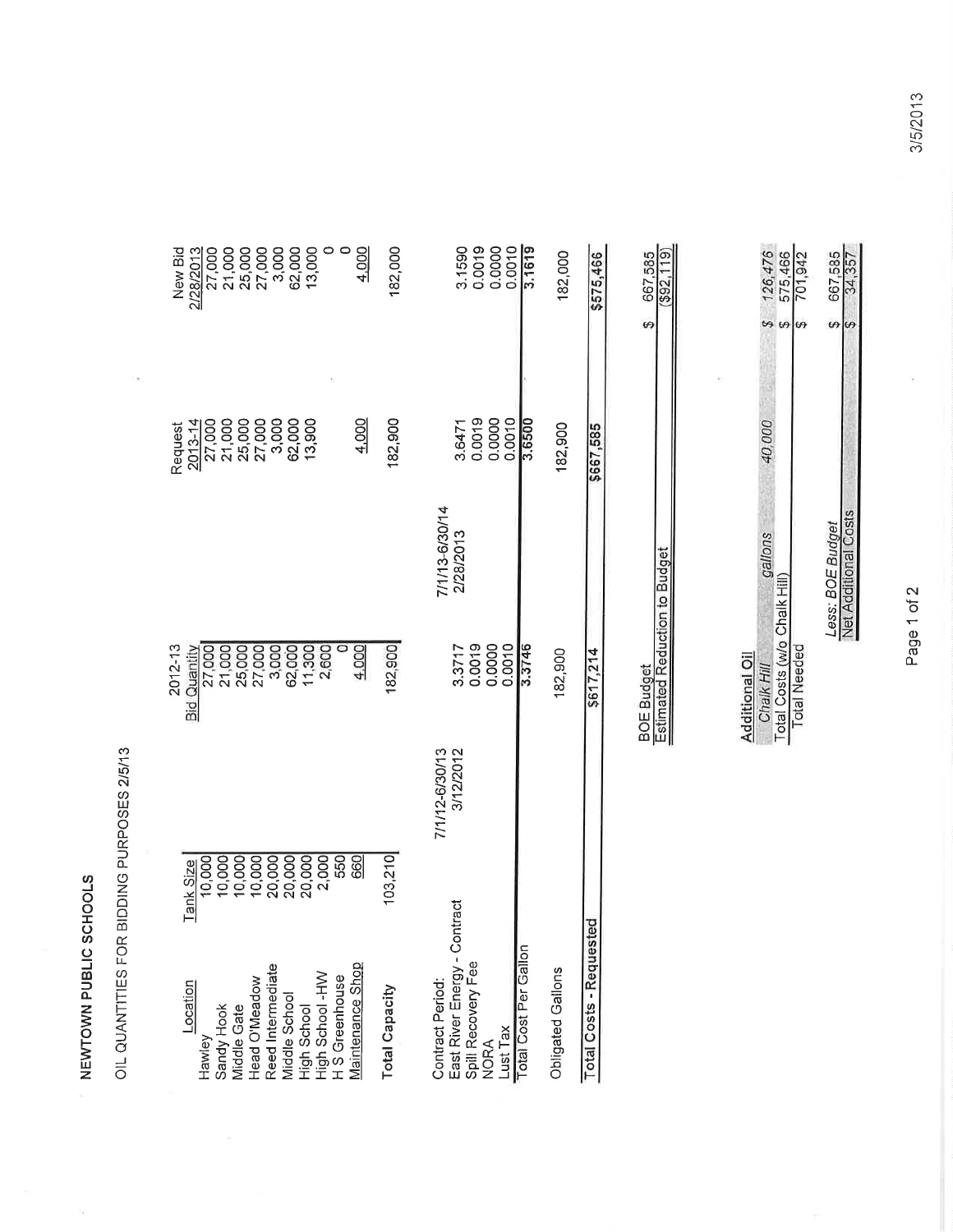DIESEL OFFSET

 $\bar{R}$ 

 $\tilde{E}$ 

| New Bid<br>2/28/201? | 121,840 | 3.1464<br>0.0019<br>0.0010<br>0.0013                                                                   |                        |
|----------------------|---------|--------------------------------------------------------------------------------------------------------|------------------------|
| Request<br>2013-14   | 21,840  | $3.7971$<br>$0.0019$<br>$0.0010$<br>3.8000                                                             | 462.997<br>U)          |
| Budget<br>2012-13    | 132,147 | 0.0010<br>3.4971<br>0.0019                                                                             | 462.515                |
| Diesel Fuel          | Gallons | East River Energy - Contract<br>Total Cost Per Gallon<br>Spill Recovery Fee<br>Lust Tax<br><b>NORA</b> | otal Costs - Requested |

|  | 162.992<br>; |
|--|--------------|
|  |              |

| <b>Tonal Fue</b> |                |     |   |         |
|------------------|----------------|-----|---|---------|
|                  |                | 281 |   | 40,343  |
|                  | win Chalk Hill |     |   | 383,711 |
| ă<br>ğ<br>ल      |                |     |   |         |
|                  | Less: BOE Budo |     | Ę | 462.992 |
|                  |                |     |   |         |

| Ġ.                             |               |
|--------------------------------|---------------|
| Additional Oil Costs           | 34,357        |
| ess: Reduction of Diesel Costs | $\frac{1}{2}$ |
|                                |               |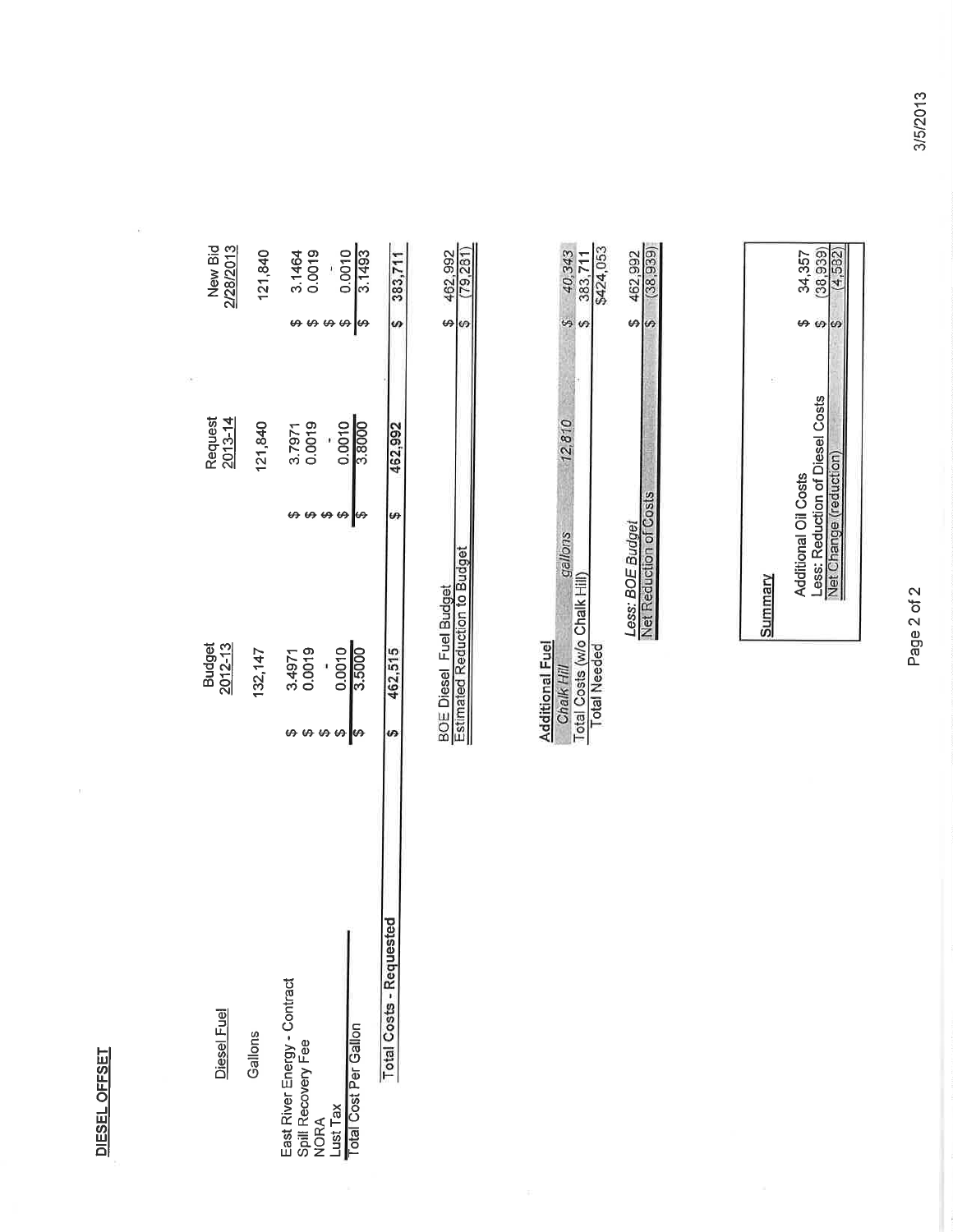# **NEWTOWN PUBLIC SCHOOLS 2013-2014 SCHOOL CALENDAR**

| <b>AUGUST</b> |          |    |           |    |            | <b>SEPTEMBER</b> |           |    | 19(19) |  |            | <b>OCTOBER</b> |    |            | 23(23) |  |           | <b>NOVEMBER</b> |              |           |        |
|---------------|----------|----|-----------|----|------------|------------------|-----------|----|--------|--|------------|----------------|----|------------|--------|--|-----------|-----------------|--------------|-----------|--------|
| .WI           |          | w  |           |    | <b>IVI</b> |                  |           | ш  |        |  |            |                | W  | m          |        |  | B.<br>IVI |                 | w            | <b>TH</b> |        |
|               |          |    |           |    | --         |                  |           | -- | r<br>п |  |            |                |    |            | *4     |  |           |                 |              |           |        |
|               |          |    |           |    |            | 10               | . .       | 12 | 13     |  |            |                |    | 10         | 11     |  |           |                 |              |           | o<br>O |
|               |          |    |           |    | 16         | 17               | 1 O<br>TО | 19 | 20     |  | 14         | 15             | 16 | . .<br>. . | 18     |  | . .       | 12              | 13           | 14        | 15     |
|               |          |    | -99<br>44 | 23 | ng.<br>23  | 24               | 25        | 26 | 27     |  | - 94<br>41 | 22             | 23 | 24         | 25     |  | 1 O<br>ΤO | 19              | 20           | 21        | 22     |
| 26            | . പ<br>4 | 28 | 29        | 30 | 30         |                  |           |    |        |  | 28         | 29             | 30 | 31         |        |  | 25        | 26              | $*27$<br>. . | $\sim$    | $\sim$ |

22-All Teachers Report 22, 23 & 26 –Staff Development **Days** 

27-Students Report

|    | <b>DECEMBER</b> |          |    | 15(15) | <b>JANUARY</b> |    |               |    | 21(21) |               | <b>FEBRUARY</b> |         | 18(18)   | МA    |        |
|----|-----------------|----------|----|--------|----------------|----|---------------|----|--------|---------------|-----------------|---------|----------|-------|--------|
| M  |                 | W<br>. . | TH |        | М              |    | W<br>. .      | TH |        | M             |                 | W<br>w. | TH       |       | M      |
|    |                 |          |    | * ፎ    |                |    | $\sim$ $\sim$ |    | м      |               |                 | w       |          |       | າ<br>J |
|    | 10              | 11       | 12 | 13     | О              |    |               | о  | 10     | 10            | 11              | 12      | 13       | $*14$ | 10     |
| 16 | . .             | 18       | 19 | 20     | 13             | 14 | 15            | 16 | $*17$  | $\sim$ $\sim$ | $\sim$ $\sim$   | 19      | 20       | 21    | 17     |
|    |                 |          |    | --     | $\sim$         | 22 | 22            | 23 | 24     | 24            | 25              | 26      | 67<br>41 | 28    | 24     |
|    | --              |          |    |        | 67<br>21       | 28 | 29            | 30 | 31     |               |                 |         |          |       | 31     |

\*-Early Dismissal

23-31-Holiday Recess

| <b>APRIL</b>  |               |                |               | 17(17) | <b>MAY</b> |    |    |    | 21(21)   | <b>JUNE</b>       | 6(6) |    |    |             |  |
|---------------|---------------|----------------|---------------|--------|------------|----|----|----|----------|-------------------|------|----|----|-------------|--|
| M             |               | w              | TH            |        | М          |    | W  | TH |          | M                 |      | W  | TH |             |  |
|               |               |                | w             |        |            |    |    |    | $\ast$ 2 |                   | w    |    | b  |             |  |
|               | о             |                | 10            | $^*11$ | -          | c  |    |    |          | $\heartsuit$ 9    | 10   | 11 | 12 |             |  |
| $\sim$ $\sim$ | $\sim$ $\sim$ | $\blacksquare$ | $\sim$ $\sim$ | $\sim$ | 12         | 13 | 14 | 15 | 16       | $\blacksquare$ 16 | 17   | 18 | 19 | $\mathbf 2$ |  |
| 21            | 22            | 23             | 24            | 25     | 19         | 20 | 21 | 22 | 23       | 23                | 24   | 25 | 26 | ∩           |  |
| 28            | 29            | 30             |               |        | $\sim$     | 27 | 28 | 29 | 30       | 28                | 29   | 30 |    |             |  |

\*-Early Dismissal

14-18 Schools Closed

| <b>UGUST</b> |          |                       |    | 4(7 |        | <b>SEPTEMBER</b> |                                    |    | <b>19(19)</b> |    | <b>OCTOBER</b>    |    |           | 23(23) |           | <b>NOVEMBER</b> |                                          |            | 18(19 |
|--------------|----------|-----------------------|----|-----|--------|------------------|------------------------------------|----|---------------|----|-------------------|----|-----------|--------|-----------|-----------------|------------------------------------------|------------|-------|
| M            |          |                       | TH |     | IV.    |                  |                                    | TН |               | М  |                   | W  | <b>TH</b> |        | M         |                 |                                          |            |       |
|              |          |                       |    |     | $\sim$ |                  |                                    | -- | 6             |    |                   |    |           | *Δ     |           |                 |                                          |            |       |
|              |          |                       |    |     |        | 10               | 11                                 | 12 | 13            |    |                   |    | 10        | 11     |           | $\sim$          |                                          |            | O     |
|              |          |                       |    |     | 16     | ╺                | 18                                 | 19 | 20            | 14 | 15                | 16 | 17        | 18     | . .       | 12              | 13                                       | - 7        | 15    |
|              |          |                       | 22 | 23  | 23     | 24               | 25                                 | 26 | 27            | 21 | 22                | 23 | 24        | 25     | 1 O<br>TО | 19              | 20                                       | - 11<br>41 | 22    |
| 26           | רה<br>41 | 28                    | 29 | 30  | 30     |                  |                                    |    |               | 28 | 29                | 30 | 31        |        | 25        | 26              | *27                                      |            |       |
|              |          | 2-All Teachers Report |    |     |        |                  | <b>2-Labor Day, Schools Closed</b> |    |               |    | *-Early Dismissal |    |           |        |           |                 | <b>5-Election Day-Schools Closed For</b> |            |       |

 5-Rosh Hashanah, Schools Closed

|               | <b>SEPTEMBER</b> |    |                             | 19(19) |    | <b>OCTOBER</b>    |    |    | 23(23) |    | <b>NOVEMBER</b> |                                   |    | 18(19 |
|---------------|------------------|----|-----------------------------|--------|----|-------------------|----|----|--------|----|-----------------|-----------------------------------|----|-------|
| M             |                  | W  | TН                          |        | M  |                   | W  | TH |        | M  |                 | W                                 | TH |       |
| $\sim$ $\sim$ |                  |    | $\sim$ $\sim$               | o      |    |                   |    | ∍  | *4     |    |                 |                                   |    |       |
| 9             | 10               | 11 | 12                          | 13     |    | O                 |    | 10 | 11     |    | $\sim$          |                                   |    | 8     |
| 16            | 17               | 18 | 19                          | 20     | 14 | 15                | 16 | 17 | 18     | 11 | 12              | 13                                | 14 | 15    |
| 23            | 24               | 25 | 26                          | 27     | 21 | 22                | 23 | 24 | 25     | 18 | 19              | 20                                | 21 | 22    |
| 30            |                  |    |                             |        | 28 | 29                | 30 | 31 |        | 25 | 26              | *27                               |    |       |
|               |                  |    | )-I ahor Dav Schools Closed |        |    | *-Farly Dismissal |    |    |        |    |                 | 5-Flection Day-Schools Closed For |    |       |

Students, Staff Development Day 27-Early Dismissal 28-29-Thanksgiving Recess

|        | <b>DECEMBER</b>  |    |           | 15(15) | <b>JANUARY</b> |                                                                 |          |           | 21(21) |               | <b>FEBRUARY</b>                                                                                                                                                                                                                                                                                                                                                                                                         |    |                  | 18(18) | <b>MARCH</b> |                       |    |            | 21/21<br>스스(스스 |
|--------|------------------|----|-----------|--------|----------------|-----------------------------------------------------------------|----------|-----------|--------|---------------|-------------------------------------------------------------------------------------------------------------------------------------------------------------------------------------------------------------------------------------------------------------------------------------------------------------------------------------------------------------------------------------------------------------------------|----|------------------|--------|--------------|-----------------------|----|------------|----------------|
| IVI    |                  |    | - 11<br>ш |        | IVI            |                                                                 |          | гц<br>. . |        |               |                                                                                                                                                                                                                                                                                                                                                                                                                         |    | - 1              |        |              |                       | W  | . .        |                |
|        |                  |    |           | *6     |                |                                                                 |          |           |        |               |                                                                                                                                                                                                                                                                                                                                                                                                                         |    |                  |        |              |                       |    |            | $\ast$ 7       |
| 9      | ΨU               | 11 | 12<br>--  | 13     |                |                                                                 |          |           | 10     | 10            | <b>TT</b>                                                                                                                                                                                                                                                                                                                                                                                                               | 12 | 19<br>IJ         | *14    | 10           | 11                    | 12 | ш          | 14             |
| 16     |                  | 18 | 19        | 20     | 13             | 14                                                              | 15       | 16        | *17    | $\sim$ $\sim$ | --                                                                                                                                                                                                                                                                                                                                                                                                                      | 19 | 20               | 21     | . .          | 18                    | 19 | 20         | 21             |
| $\sim$ |                  | -- | $\sim$    | --     | $\sim$         | מה<br>LL                                                        | ົາາ<br>" | 23        | 24     | 24            | 25                                                                                                                                                                                                                                                                                                                                                                                                                      | 26 | - 27<br><u>.</u> | 28     | 24           | 25                    | 26 | - 7<br>. . | 28             |
| $\sim$ |                  |    |           |        | 27             | 28                                                              | っロ<br>49 | 30        | 31     |               |                                                                                                                                                                                                                                                                                                                                                                                                                         |    |                  |        | 31           |                       |    |            |                |
|        | アー・エー・ハリー しょうしょう |    |           |        |                | $\mathbf{A}$ and $\mathbf{W}$ and $\mathbf{W}$ and $\mathbf{W}$ |          |           |        |               | $\mathbf{A} \mathbf{A} = \mathbf{A} \mathbf{A} + \mathbf{A} \mathbf{A} + \mathbf{A} \mathbf{A} + \mathbf{A} \mathbf{A} + \mathbf{A} \mathbf{A} + \mathbf{A} \mathbf{A} + \mathbf{A} \mathbf{A} + \mathbf{A} \mathbf{A} + \mathbf{A} \mathbf{A} + \mathbf{A} \mathbf{A} + \mathbf{A} \mathbf{A} + \mathbf{A} \mathbf{A} + \mathbf{A} \mathbf{A} + \mathbf{A} \mathbf{A} + \mathbf{A} \mathbf{A} + \mathbf{A} \mathbf{A}$ |    |                  |        |              | ALLEY AT INFLUENCE AT |    |            |                |

\*-Early Dismissal

Student Days – 183 Teacher Days – 187

**The calendar builds-in five** *emergency closings, with the last day of school projected as June 9th. Unused closings will be deducted from this date. Extra closings will be added on June 17, 18, 19 and 20 with additional days taken from the April break starting with 4/17, 4/16, etc. April 18 is Good Friday.*

**Open House Dates:** Elementary –Sept. 9, 11 & 12 Reed Intermediate – Sept.10-gr. 5, Sept. 16-gr. 6 Middle School –Aug. 28-gr. 7, Aug. 29-gr. 8 High School –Sept. 18 & 19

Conferences for all schools will be held November 18, 19, 20 and 21 and March 25 and 26. Those days will have early dismissals. Adopted

 $\overline{a}$ 

# 2 3 4 5 \*6 1 -- 2 3 1 3 4 5 6 7 3 4 5 6 \*7

 1-New Year's Day \*-Early Dismissal 21-Martin Luther King Day, Schools Closed

| APRIL         |                  |        |               | 17(17)        | <b>MAY</b> |                          |    |    | 21(21) | <b>JUNE</b>       |                              |    |
|---------------|------------------|--------|---------------|---------------|------------|--------------------------|----|----|--------|-------------------|------------------------------|----|
| M             |                  | W      | TH            |               | M          |                          | W  | TH |        | M                 |                              | W  |
|               |                  | -      | a             |               |            |                          |    |    | *2     |                   |                              | 4  |
|               | О                |        | 10            | $*11$         |            | 6                        |    | 8  |        | 129               | 10                           | 11 |
| $\sim$ $\sim$ | $\sim$ $\sim$    | $\sim$ | $\sim$ $\sim$ | $\sim$ $\sim$ | 12         | 13                       | 14 | 15 | 16     | $\blacksquare$ 16 |                              | 18 |
| 21            | 22               | 23     | 24            | 25            | 19         | 20                       | 21 | 22 | 23     | 23                | 24                           | 25 |
| 28            | 29               | 30     |               |               | $\sim$     | 27                       | 28 | 29 | 30     | 28                | 29                           | 30 |
|               | -Early Dismissal |        |               |               |            | <b>*-Early Dismissal</b> |    |    |        |                   | $\varphi$ -Projected last da |    |

26-Memorial Day, Schools Closed

17-18-Schools Closed

\*-Early Dismissal

| APRIL  |        |     |        | 17(17) | <b>MAY</b> |    |    |    | 21(21) | <b>JUNE</b>       |    |    |    | 6(6) |
|--------|--------|-----|--------|--------|------------|----|----|----|--------|-------------------|----|----|----|------|
| M      |        | W   | ıп     |        | M          |    | W  | ш  |        | M                 |    | W  | TH |      |
|        |        |     | J      |        |            |    |    |    | $*$ 2  | n                 | w  |    | a  |      |
|        | σ      |     | 10     | $^*11$ | b          | b  |    |    | 9      | 1X9               | 10 | 11 | 12 | 13   |
| $\sim$ | $\sim$ | . . | $\sim$ | $\sim$ | 12         | 13 | 14 | 15 | 16     | $\blacksquare$ 16 | 17 | 18 | 19 | 20   |
| 21     | 22     | 23  | 24     | 25     | 19         | 20 | 21 | 22 | 23     | 23                | 24 | 25 | 26 | 27   |
| 28     | 29     | 30  |        |        | $\sim$     | 27 | 28 | 29 | 30     | 28                | 29 | 30 |    |      |

 ☼-Projected last day of school without emergency closing days ■-Projected last day of school if the 5 built-in days are used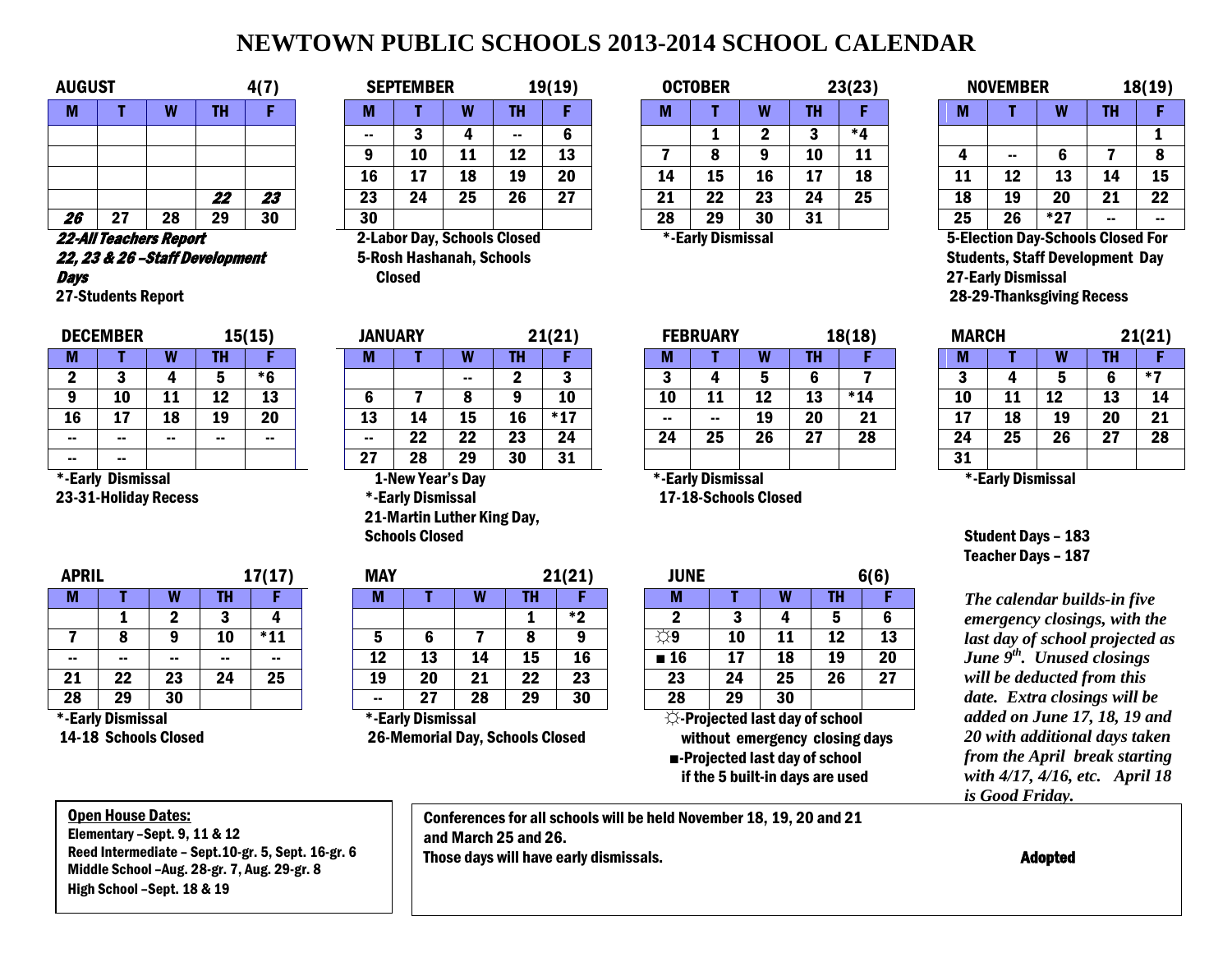# **NEWTOWN PUBLIC SCHOOLS 2014-2015 SCHOOL CALENDAR**

| <b>AUGUST</b> |    |    |                 |    |            | <b>SEPTEMBER</b> |    |        | 20(20) |           | <b>OCTOBER</b> |          |           | 23(23)   |     | <b>NOVEMBER</b> |       |           | 17(18) |
|---------------|----|----|-----------------|----|------------|------------------|----|--------|--------|-----------|----------------|----------|-----------|----------|-----|-----------------|-------|-----------|--------|
| .WI           |    | w  |                 |    | <b>IVI</b> |                  |    | ш      |        |           |                | <b>W</b> | - 11      |          | B.  |                 | w     | <b>TH</b> |        |
|               |    |    |                 |    | --         |                  |    |        |        |           |                |          |           | $\ast$ 2 |     | $\sim$          |       |           |        |
|               |    |    |                 |    |            |                  | 10 | 11     | 12     |           |                |          |           | 10       | 10  | 11              | ∸     | 19<br>w   | 14     |
|               |    |    |                 |    | 15         | 16               | ⇁  | 18     | 19     | ∙י<br>- 1 | 14             | 15       | 16        | 17       | . . | 18              | 19    | 20        | 21     |
|               |    |    | <b>п</b> л<br>" | 22 | nn,<br>22  | 23               | 24 | $\sim$ | 26     | 20        | 21             | 22       | ng.<br>23 | 24       | 24  | 25              | $*26$ | $\sim$    | $\sim$ |
| 25            | 26 | רמ | 00              | 29 | 29         | 30               |    |        |        | ^7        | 28             | 29       | 30        | 31       |     |                 |       |           |        |

21-All Teachers Report 21, 22 & 25 –Staff Development **Days** 

26-Students Report

|        | <b>DECEMBER</b> |               |               | 17(17)        | <b>JANUARY</b> |               |     |               | 19(19) |        | <b>FEBRUARY</b> |    |     | 18(18)    | <b>MARCH</b> |     |     |          | 22(22 |
|--------|-----------------|---------------|---------------|---------------|----------------|---------------|-----|---------------|--------|--------|-----------------|----|-----|-----------|--------------|-----|-----|----------|-------|
| w      |                 |               | TH            |               | w              |               |     |               |        | ш      |                 |    | . . |           | M            |     | w   | TH       |       |
|        |                 |               |               | $*E$          |                |               |     | $\sim$ $\sim$ | $\sim$ |        |                 |    |     |           |              |     |     |          |       |
|        |                 | 10            | ᆠ             | 12<br>∸∸      |                |               |     |               |        |        | 10              | 11 | --  | *13       |              | 10  | . . | 10<br>∸∸ |       |
| 15     | 16              | . .           | 18            | 19            | ∸∸             | IJ            | 14  | 15            | $*16$  | $\sim$ | --              | 18 | 19  | 20        | 16           | . . | 18  | 19       | 2(    |
| 22     | ng.<br>دے       | $\sim$ $\sim$ | $\sim$ $\sim$ | $\sim$ $\sim$ | $\sim$ $\sim$  | 20            | 21  | ממ<br>44      | 23     | 23     | 24              | 25 | 26  | ^7<br>. . | 23           | 24  | 25  | 26       |       |
| $\sim$ |                 | $\sim$ $\sim$ |               |               | 26             | 67<br>. .     | 28  | 29            | 30     |        |                 |    |     |           | 30           | 31  |     |          |       |
|        | _ _ _           |               |               |               | - --           | $\sim$ $\sim$ | --- | . .           |        | __     | .               |    |     |           |              | .   |     |          |       |

\*-Early Dismissal

24-31-Holiday Recess

| <b>APRIL</b> |        |        |               | 16(16) | <b>MAY</b> |    |    |    | 20(20) | <b>JUNE</b> |                   |    |    | 7(7 |
|--------------|--------|--------|---------------|--------|------------|----|----|----|--------|-------------|-------------------|----|----|-----|
| M            |        | w      | TH            |        | M          |    | W  | TH |        | М           |                   | W  | TH |     |
|              |        |        |               | $\sim$ |            |    |    |    | * 1    |             | ø                 | J  |    |     |
| o            |        |        |               | $*10$  |            | a  |    |    | σ      | о           | $\varnothing$ 9   | 10 | 11 | 44  |
| --           | $\sim$ | $\sim$ | $\sim$ $\sim$ | $\sim$ | 11         | 12 | 13 | 14 | 15     | 15          | $\blacksquare$ 16 | 17 | 18 | я.  |
| 20           | 21     | 22     | 23            | 24     | 18         | 19 | 20 | 21 | 22     | 22          | 23                | 24 | 25 | 0   |
| 27           | 28     | 29     | 30            |        | $\sim$     | 26 | 27 | 28 | 29     | 28          | 30                |    |    |     |

- \*-Early Dismissal
- 3 Good Friday Schools Closed

# 13-17 Schools Closed

# **Open House Dates:**

Elementary – Sept. 9, 10 & 11 Reed Intermediate – Sept. 8 – gr. 5, Sept. 15 – gr. 6 Middle School – Sept. 3 – gr. 7, Sept. 4 – gr. 8 High School – Sept. 17 & 18

| เบนบรา |    |            |    | -41. |        | <b>SEPIEMBER</b> |           |               | <b>ZU(ZU)</b> |          | <b>UCIUBER</b> |    |    | Z3(Z3) |      | <b>NUVEMBER</b> |       |         | 1712           |
|--------|----|------------|----|------|--------|------------------|-----------|---------------|---------------|----------|----------------|----|----|--------|------|-----------------|-------|---------|----------------|
| M      |    | W          | TH |      | M      |                  | W         | TH            |               |          |                |    | тч |        | IVI  |                 |       | тu<br>Ш |                |
|        |    |            |    |      | $\sim$ | --               |           |               |               |          |                |    |    | $*2$   |      | $\sim$          |       |         |                |
|        |    |            |    |      | ю      |                  | 10        | 11            | 12            |          |                |    |    | 10     | 10   | ŦŦ              | 12    | 13      |                |
|        |    |            |    |      | 15     | 16               | 47<br>. . | 18            | 19            | 19<br>IJ | 14             | 15 | 16 | 17     | . .  | 18              | 19    | 20      | 2 <sub>1</sub> |
|        |    |            | 21 | 22   | 22     | 23               | 24        | $\sim$ $\sim$ | 26            | 20       | 21             | 22 | 23 | 24     | 24   | 25              | $*26$ | $\sim$  | --             |
| 25     | 26 | - 27<br>41 | 28 | 29   | 29     | 30               |           |               |               | ^7<br>41 | 28             | 29 | 30 | 31     |      |                 |       |         |                |
| - ---- |    |            |    |      | - - -  |                  |           | - - -         |               | $-$      |                |    |    |        | ____ | $-$             | __    | - - -   |                |

 1-Labor Day, Schools Closed 25-Rosh Hashanah, Schools Closed

1-New Year's Day and Jan. 2

19-Martin Luther King Day,

\*-Early Dismissal

Schools Closed

\*-Early Dismissal

25-Memorial Day, Schools Closed

|               | <b>SEPTEMBER</b>               |    |               | 20(20) |    | <b>OCTOBER</b>    |    |    | 23(23) |    | <b>NOVEMBER</b> |       |                                     | 17(18         |
|---------------|--------------------------------|----|---------------|--------|----|-------------------|----|----|--------|----|-----------------|-------|-------------------------------------|---------------|
| M             |                                | W  | TΗ            |        | М  |                   | W  | TH |        | M  |                 | W     | TH                                  |               |
| $\sim$ $\sim$ |                                | w  |               | 5      |    |                   |    | n  | *3     | J  | --              |       | 6                                   |               |
| 8             |                                | 10 | 11            | 12     | 6  |                   |    | 9  | 10     | 10 | 11              | 12    | 13                                  | 14            |
| 15            | 16                             | 17 | 18            | 19     | 13 | 14                | 15 | 16 | 17     | 17 | 18              | 19    | 20                                  | 21            |
| 22            | 23                             | 24 | $\sim$ $\sim$ | 26     | 20 | 21                | 22 | 23 | 24     | 24 | 25              | $*26$ | --                                  | $\sim$ $\sim$ |
| 29            | 30                             |    |               |        | 27 | 28                | 29 | 30 | 31     |    |                 |       |                                     |               |
|               | L.I ahnr Nav  Schnnle Clnead . |    |               |        |    | *-Farly Diemiccal |    |    |        |    |                 |       | 4. Flaction Day. Schools Closad For |               |

Early Dismissal **Early Dismissal Closed For** 4-Election Day-Schools Closed For Students, Staff Development Day 26-Early Dismissal 27-28-Thanksgiving Recess

|     | <b>DECEMBER</b>        |            |        | 17(17) | <b>JANUARY</b> |     |                           |        | 19(19) |               | <b>FEBRUARY</b>   |    |          | 18(18) | <b>MARCH</b> |                   |    |    | 22(22)   |
|-----|------------------------|------------|--------|--------|----------------|-----|---------------------------|--------|--------|---------------|-------------------|----|----------|--------|--------------|-------------------|----|----|----------|
| IVI |                        |            | TH     |        | w              |     |                           | ш      |        | IVI           |                   |    |          |        | IVI          |                   |    | TH |          |
|     |                        |            |        | * 5    |                |     |                           | $\sim$ | --     |               |                   |    |          |        |              |                   |    |    | *6       |
| O   |                        | 10         | ᆠ      | 12     |                |     |                           |        |        |               | 10                | 11 | 19<br>-- | $*13$  | o            | 10                | 11 | 12 | 49<br>-- |
| 15  | c<br>ιv                | . .<br>. . | 18     | 19     | 12             | w   | - 7                       | 15     | $*16$  | $\sim$ $\sim$ | --                | 18 | 19       | 20     | 16           |                   | 18 | 19 | 20       |
| 22  | n.<br>23               | $\sim$     | $\sim$ | --     | $\sim$         | 20  | - 4<br>41                 | 22     | 23     | 23            | 24                | 25 | 26       | 27     | n.<br>23     | 91<br>24          | 25 | 26 | 27       |
| .   | --                     | --         |        |        | 26             | . . | 28                        | 29     | 30     |               |                   |    |          |        | 30           | 94<br>-91         |    |    |          |
|     | <b>Eagh: Blandanal</b> |            |        |        |                |     | 1 New Yorks Dougand Law O |        |        |               | * Faulu Biamicael |    |          |        |              | * Faulu Biamicael |    |    |          |

\*-Early Dismissal

Student Days – 183 Teacher Days – 187

*emergency closings, with the last day of school projected as June 16th. Unused closings will be deducted from this date. Extra closings will be added on June 16, 17, 18 and 19 with additional days taken from the April break starting with 4/17, 4/16, etc.*

 $\overline{a}$ Conferences for all schools will be held November 17, 18, 19, and 20 and March 24 and 25.

Those days will have early dismissals. Adopted

16-17-Schools Closed

| APRIL           | 16(16) | <b>MAY</b> |     |       |    | 20(20) | <b>JUNE</b> |    |     |    |                |    |    |    |                              |
|-----------------|--------|------------|-----|-------|----|--------|-------------|----|-----|----|----------------|----|----|----|------------------------------|
| M               |        |            |     |       | M  |        |             |    |     |    |                |    |    |    | The calendar builds-in five  |
|                 |        |            |     |       |    |        |             |    | * 1 |    |                |    |    |    | emergency closings, with th  |
| 6               |        |            |     | $*10$ |    |        |             |    |     |    |                | 10 | 11 | 12 | last day of school projected |
| $\sim$          |        |            |     |       |    | 12     | 13          | 14 | 15  | 15 | ∎16            | 17 | 18 | 19 | June 16th. Unused closings   |
| $\overline{20}$ | 21     | 22         | -23 | 24    | 18 | 19     | 20          | 21 | 22  | 22 | 23             | 24 | 25 | 26 | will be deducted from this   |
| 27              | 28     | 29         | 30  |       |    | 26     | 27          | 28 | 29  | 28 | 30             |    |    |    | date. Extra closings will be |
|                 | .      |            |     |       | .  |        |             |    |     |    | wa 1 1 1 1 1 1 |    |    |    | $111$ $17$ $17$ $19$ $10$    |

 ☼-Projected last day of school without emergency closing days ■-Projected last day of school if the 5 built-in days are used

\*-Early Dismissal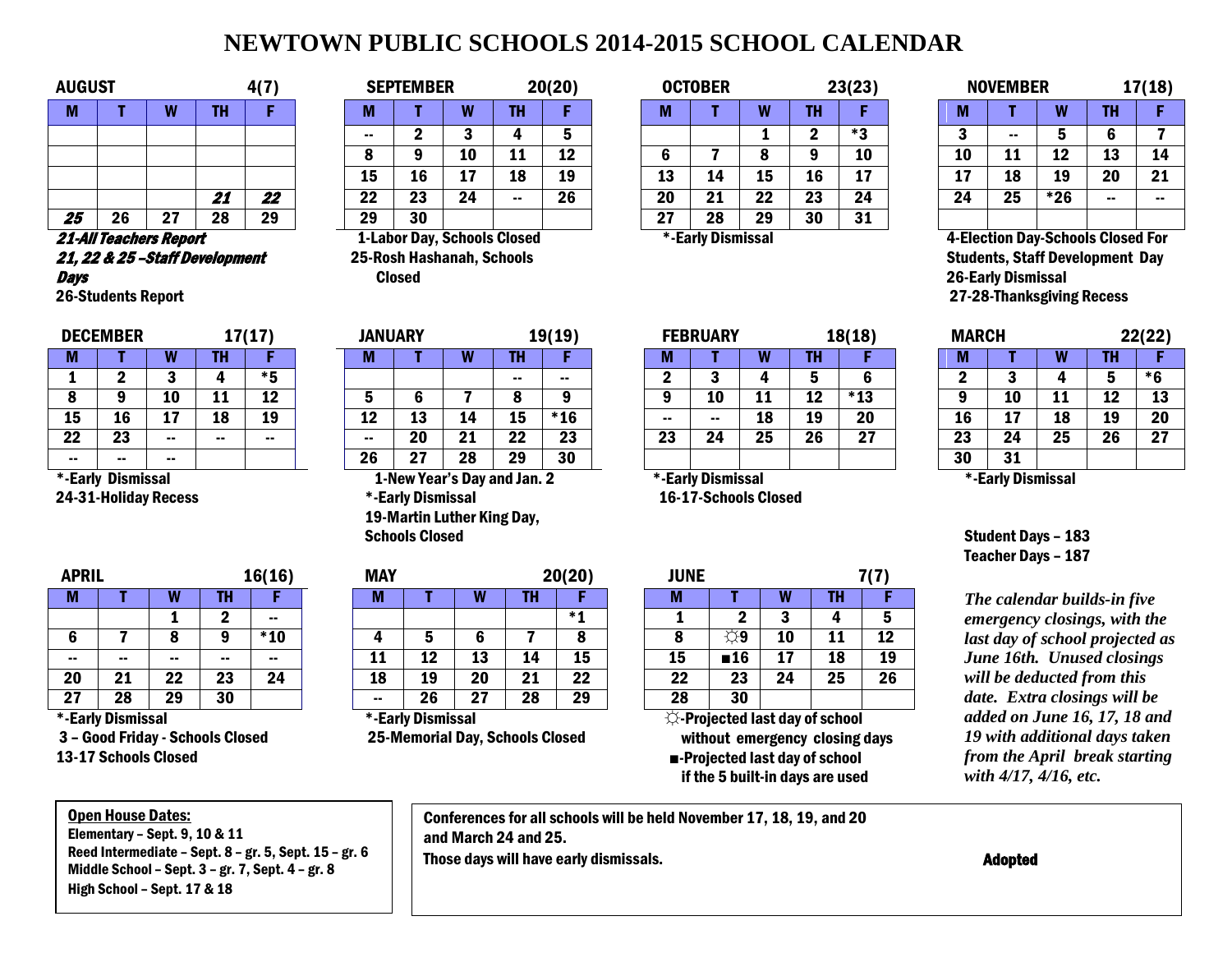# STUDENT DISCIPLINE: REMOVAL, SUSPENSION AND/OR EXPULSION **PROCEDURES**

# I. Introduction

# A. Rationale

Education cannot proceed without an atmosphere of good order and discipline necessary of effective learning.

Good order and discipline are viewed as being positive rather than negative; as helping the student to adjust, rather than as punishment; as turning unacceptable conduct into acceptable conduct.

Good order and discipline may be described as the absence of distractions, friction, and disturbances which interfere with the optimum functioning of the student, the class, and the school.

# B. Students as Citizens

As citizens and members of the school, community, all students have a right to an education and basic security.

Students have a right to due process before these rights are restricted.

It is the expectation of Newtown public schools that responsible students respect constituted authority and obey the duly constituted rules and regulations.

The responsible student also reflects respect and consideration for the personal and property rights of others and has an understanding of the need for cooperation with all members of the school community.

# II. Reasons for Disciplinary Action, Including Suspension and/or Expulsion

Students may be disciplined for conduct on school grounds or at any school-sponsored activity that endangers persons or property, that is seriously disruptive of the educational process, or that violates a publicized policy of the Board.

Students can also be disciplined for conduct off school grounds if such conduct is seriously disruptive of the educational process and violative of a publicized policy of the Board. In making a determination as to whether such conduct is seriously disruptive of the educational process, the Administration and the Board may consider, but such consideration shall not be limited to, the following factors: (1) whether the incident occurred within close proximity of a school; (2) whether other students from the school were involved or whether there was any gang involvement; (3) whether the conduct involved violence, threats of violence, or the unlawful use of a weapon, as defined in Connecticut General Statute § 29-38 and whether any injuries occurred; and (4) whether the conduct involved the use of alcohol.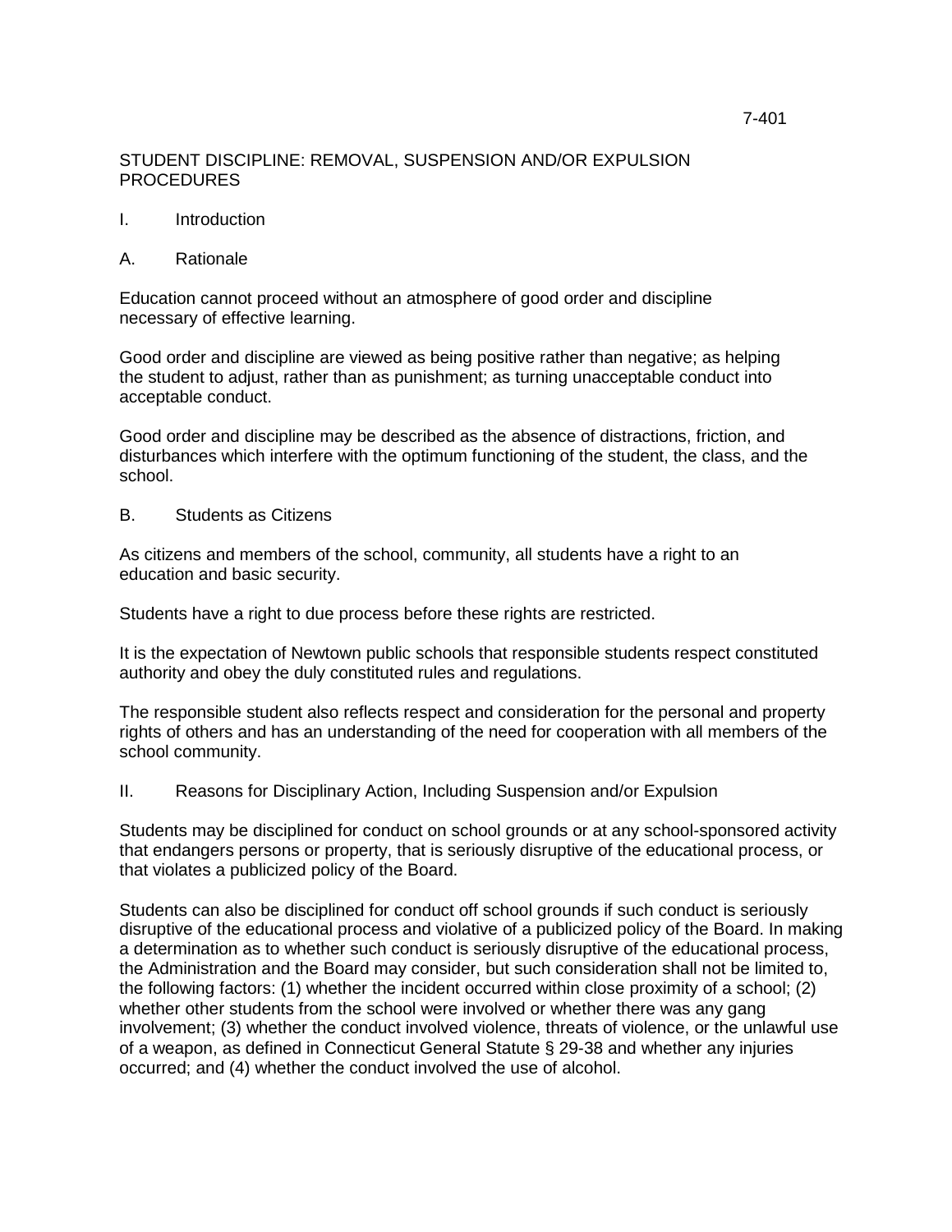Conduct which may lead to disciplinary action (including, but not limited to removal, suspension and/or expulsion) includes, but is not limited to, the following:

- a. Continued and willful disobedience;
- b. Open defiance of school officials;
- c. Disruptive conduct or language;
- d. Theft;
- e. Vandalism;
- f. Fighting, willfully striking or assaulting a student or willfully striking or assaulting a member of the school staff or others;
- g. Carrying or having in one's possession any weapon, weapon facsimile, firearm whether loaded or unloaded, deadly weapon, dangerous instrument, martial arts weapon, pistol, knife, pellet gun, b.b. gun, blackjack, metal or brass knuckles, explosive device or any other dangerous object;
- h. Threatening assault upon, intimidating or blackmailing a student or member of the school staff;
- i. Drunkenness;
- j. Unauthorized possession, sale, or distribution, use or consumption of tobacco, drugs, or alcoholic beverages or facsimiles thereof. For purposes of this provision, the term "drugs" shall include, but shall not be limited to, any medicinal preparation (prescription or non-prescription) and any controlled substance whose possession sale, distribution, use or consumption is illegal under state and/or federal law;
- k. Possession of paraphernalia used or designed to be used in the consumption, sale or distribution of drugs, alcohol or tobacco, as described in paragraph "j";
- l. Possession or ignition of any fireworks or other explosive materials, or ignition of any material causing a fire;
- m. Violation of smoking, dress or transportation policies;
- n. The willful destruction of real, personal or school property, such as, cutting, defacing or otherwise damaging property in any way;
- o. Unauthorized entrance into any school facility or portion of a school facility or aiding or abetting an unauthorized entrance;
- p. Trespassing on school grounds while on out-of-school suspension or expulsion;
- q. Making false or actual "bomb threats" or similar threats;
- r. Unauthorized and/or reckless and/or improper operation of a motor vehicle;
- s. Use of or copying of the academic work of another individual and presenting it as the student's own work, without proper authorization;
- t. Use of a beeper, paging device, or similar electronic device on school grounds while school is in session without the advance written permission of the principal or his/her designee;
- u. Unauthorized use of any school computer, computer system, computer software, Internet connection or similar school property or system, or the use of such property or system for unauthorized or non-school related purposes;
- v. Any act of harassment based on an individual's sex, sexual orientation, race, color, religion, disability, national origin, ancestry or other protected class status recognized by law;
- w. Any other violation of school rules or regulation or a series of violations which makes the presence of the student seriously disruptive of the educational process or other actions inimical to good discipline in the schools which is seriously disruptive of the educational process.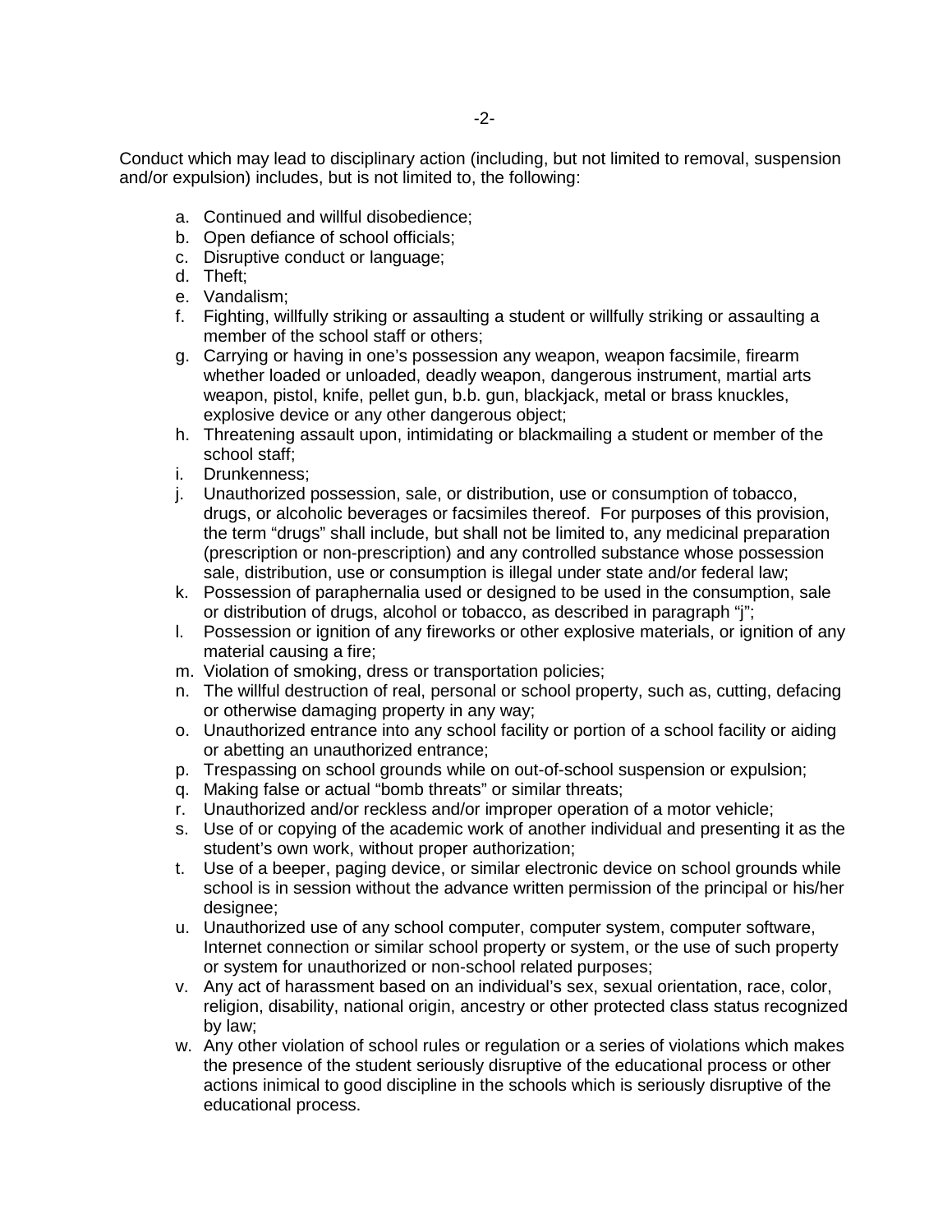- III**.** In-School Suspension Procedures
	- A. The Board of Education authorizes a building principal, or designee, to impose inschool suspension in cases where a student's conduct endangers persons or property, seriously disrupts the educational process, or is in violation of a publicized board policy.
	- B. The in-school suspension may not:
		- a. exceed five (5) consecutive school days
		- b. extend beyond the school year
		- c. be imposed more than fifteen (15) times or have more than a total of fifty (50) school days in one school year, whichever is fewer.
	- C. In-school suspension may not be imposed on a student without an informal hearing by the building principal, or designee. The same due process safeguards which apply to suspended students shall apply to those students excluded from classroom activity under in-school suspension.
- IV. Suspension Procedures
- A. The Board of Education authorizes its administration to suspend from school privileges, for not more than ten (10) consecutive school days, any student whose conduct on school grounds or at school-sponsored activity is violative of a publicized policy of the board or is seriously disruptive of the educational process or endangers persons or property or whose conduct off school grounds is violative of board policy and is seriously disruptive of the educational process.
- B. Unless an emergency situation exists, no student shall be suspended prior to having an informal hearing at which time the student must be informed of the charges and given an opportunity to respond. In the event of an emergency, the informal hearing shall be held as soon as possible after the suspension.
- C. The principal or designee can consider evidence. of past disciplinary problems which have led to the removal from a classroom, suspension, or expulsion of a student who is the subject of an informal hearing in the consideration of length of suspension. The principal or designee, however, cannot look to past disciplinary problem in rendering a decision as to whether the student is guilty of the alleged violation.
- D. No student can ·be suspended more than ten (10) times or a total of fifty (50) school days in a school year, whichever results in fewer days of suspension, unless such student is first granted a formal hearing before the Board of Educational or a hearing officer appointed by the board.
- E. The building principal, or his designee, has twenty-four (24) hours within which to inform the Superintendent of any suspension and the reason therefore.
- F. Any student who is suspended shall be given an opportunity to complete any class work missed during the time of suspension.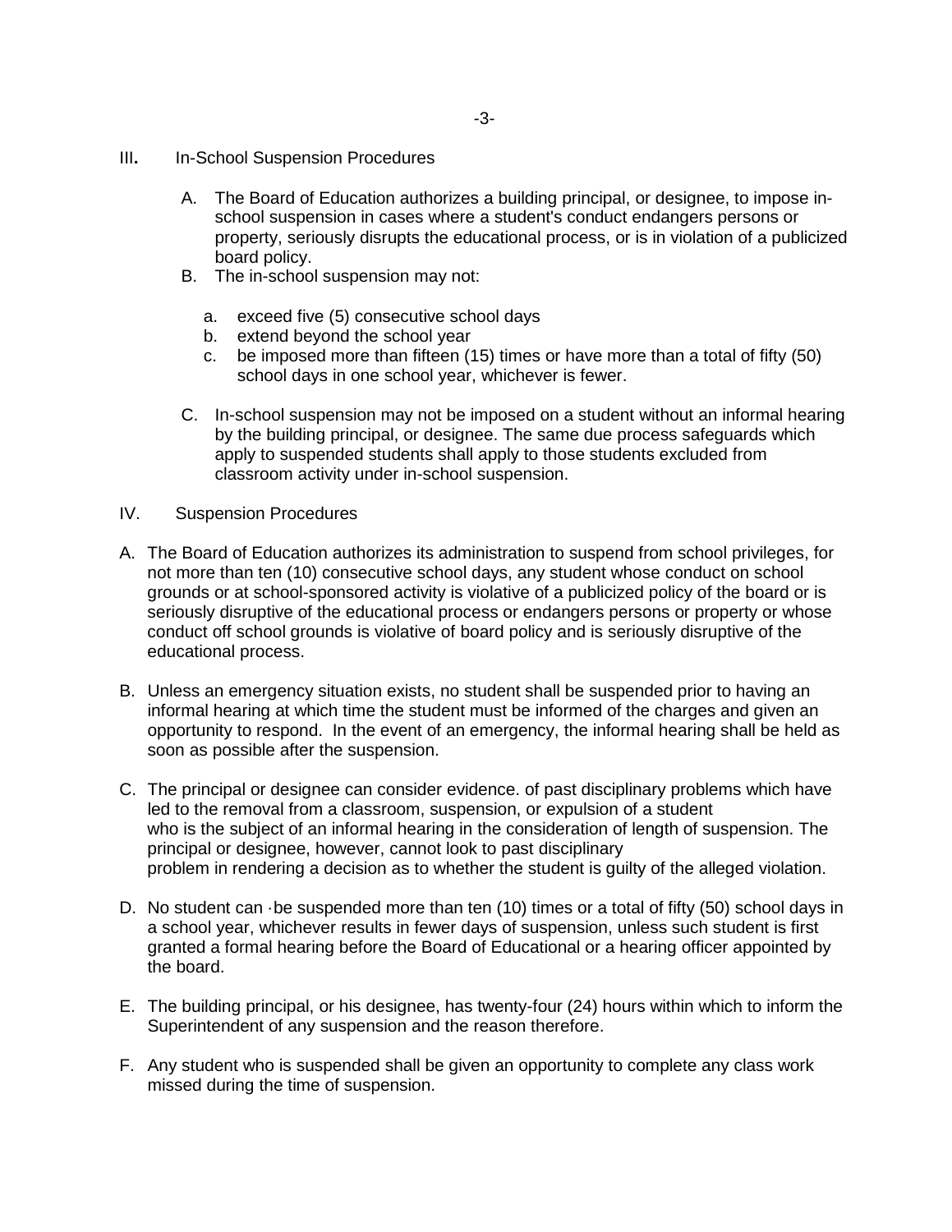- G. In instances of serious misconduct, which may lead to expulsion, a student may be suspended from school on an interim basis while the allegations are being thoroughly investigated. If a decision to recommend expulsion is made, the student and/or parents will be notified within ten days of the start of the interim suspension.
- H. Notice of the suspension shall be recorded in the student's cumulative educational record. Such notice shall be expunged from the cumulative educational record by the Board, if the student graduates from high school, unless otherwise not required by law.
- V. Multiple Suspensions Procedures

The Board is concerned when students are suspended on multiple occasions. To encourage proper conduct and to facilitate an atmosphere of good order and discipline the following additional procedures must be undertaken:

- A. When a student has been suspended for the fifth  $(5^{\text{th}})$  time in one school year, the administrator will make a planning and placement team ("PPT") referral. The PPT will follow the appropriate special education laws, including but not limited to, determining whether the student is eligible for special education services and to develop an appropriate program if determined eligible.
- B. When a student had been suspended for the eighth  $\binom{th}{8}$  time, the student's parent(s) or guardian(s), along with the student, or the adult student, must appear before the Superintendent for a formal hearing. The building principal, and/or designee(s), and the Director of Pupil Services should be present at this hearing. A positive attempt will be made at the hearing to help the student, to review alternatives, and to convey to the student that possible expulsion from school could result.
- C. After a student has been suspended for the tenth  $(10^{th})$  time, the student will be provided the opportunity for a formal hearing, under the expulsion procedures set forth below, which may result in continued suspension or recommendation for expulsion from school.
- VI. Expulsion Procedures
- A. A principal or designee on the administrative staff of the school, may recommend the expulsion of a student in cases where there is cause to believe that the student has engaged in conduct ON school grounds or at a school-sponsored activity which endangers persons or property, is seriously disruptive of the educational process, or is violative of a publicized Board policy, administrative regulation, or State law or conduct OFF school grounds which is seriously disruptive of the educational process AND violative of a publicized Board policy. In making a determination as to whether such conduct off school grounds is seriously disruptive of the educational process, the principal of a school, or designee on the administrative staff of the school, may consider, but such consideration shall not be limited to, the following factors:

(1) whether the incident occurred within close proximity of a school;

(2) whether other students from the school were involved;

(3) whether there was any gang involvement;

(4) whether the conduct involved violence, threats or violence, or the unlawful use of a weapon, as defined in Connecticut General Statute § 29-38, and whether any injuries occurred; and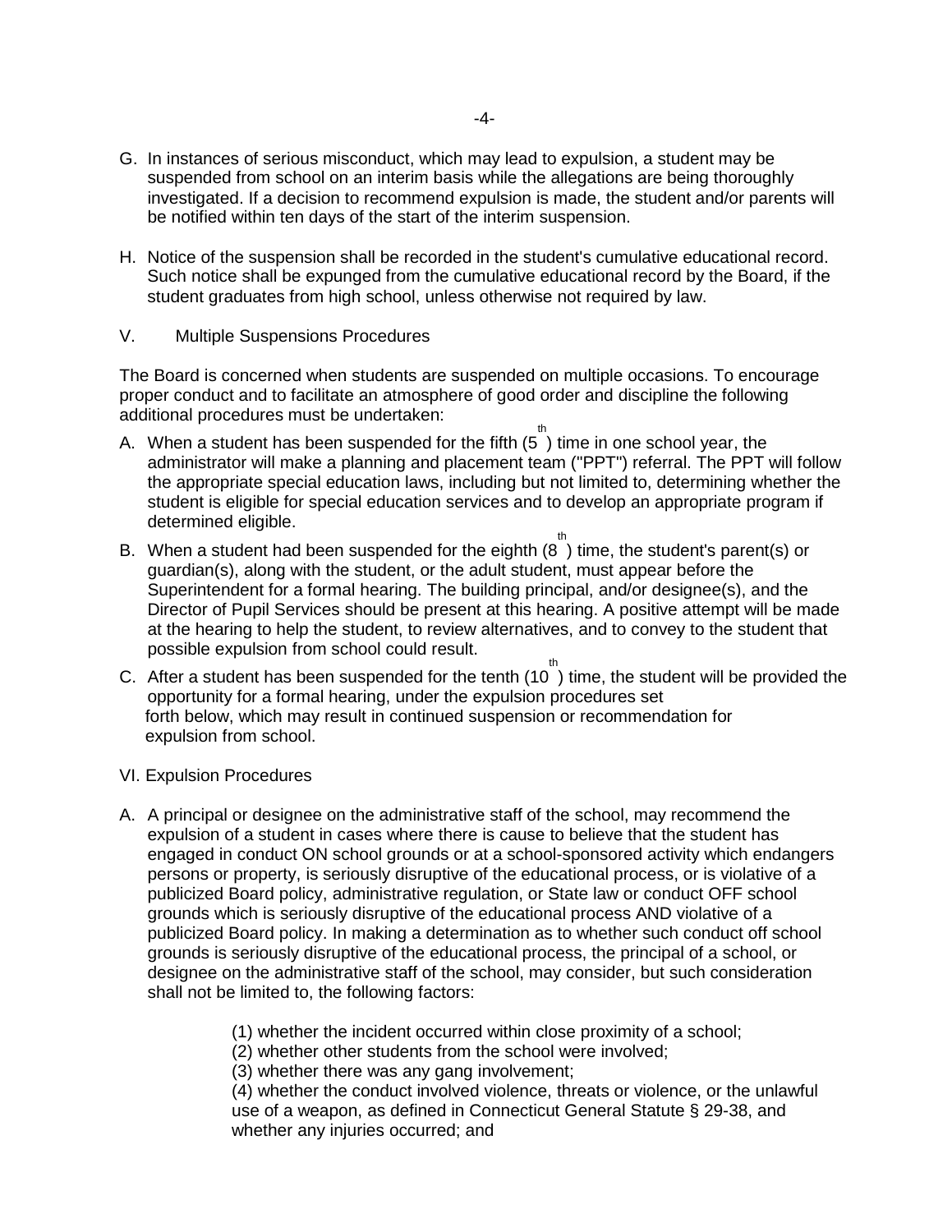- (5) whether the conduct involved the use of alcohol.
- B. The principal or designee on the administrative staff of the school SHALL recommend an expulsion proceeding in all cases against any student, pursuant to Conn. Gen. Stat. §10- 233d(a), as amended by P.A. 96-244 §19, when the principal or designee on the administrative staff reasonably believes a student:
	- 1. On school grounds or at a school-sponsored activity, was in possession of a firearm, as defined in 18 U.S.C. §921, as amended from time to time, or deadly weapon, dangerous instrument or martial art weapon, as defined in Conn. Gen. Stat. §53a-3, as amended; or
	- 2. Off school grounds, did possess a firearm in violation of Conn. Gen. Stat. §29-35; or
	- 3. Off school grounds, did possess and use such firearm, instrument or weapon in the commission of a crime under chapter 952; or
	- 4. On or off school grounds, offered for sale or distribution a controlled substance, as defined by Conn. Gen. Stat. §21 a-240, whose manufacture, distribution, sale, prescription, dispensing, transporting or possessing with intent to sell or dispense, offering, or administering is subject to criminal penalties under Conn. Gen. Stat. §§21 a-277 and 21 a-278.
	- 5. The following definitions shall be used in this section:
		- a) A "firearm" as defined in 18 USC 921 means (a) any weapon that will, is designed to, or may be readily converted to expel a projectile by the action of an explosion, (b) the frame or receiver of any such weapon, (c) a muffler or silencer, or (d) any destructive device; ".A "destructive device" shall include, but is not limited to, any explosive, incendiary, or poisonous gas device, including a bomb, a grenade, a rocket having an explosive or incendiary charge of more than one- quarter ounce, a mine, Or a similar device; or any weapon (other than a shotgun or shotgun shell particularly suited for sporting purposes) that will or may be converted to expel a projectile by explosive or other propellant having a barrel with a bore of more than % inch in diameter. The term "destructive device" does not include, however, an antique firearm; a rifle intended to be used by the owner solely for sporting, recreational, or cultural purposes; or any device which is neither designed nor redesigned for use as a weapon.
		- b) "Deadly weapon" means any weapon, whether loaded or unloaded, from which a shot maybe discharged, or a switchblade knife, gravity knife, billy, blackjack or metal knuckles.
		- c) "Dangerous instrument" means any instrument, article or substance which, under the circumstances in which it is used or attempted or threatened to be used, is capable of causing death or serious physical injury, and includes a "vehicle".
		- d) "Marital arts weapon" means a nunchaku, kama, kasri-fundo, octagon sai, tonfa or chinese star.
		- e) "Weapon", for purposes of determining whether conduct off school grounds is seriously disruptive of the educational process, means any BB. gun, any blackjack, any metal or brass knuckles, any police baton or nightstick, any dirk knife or switch knife, any knife having an automatic spring release device by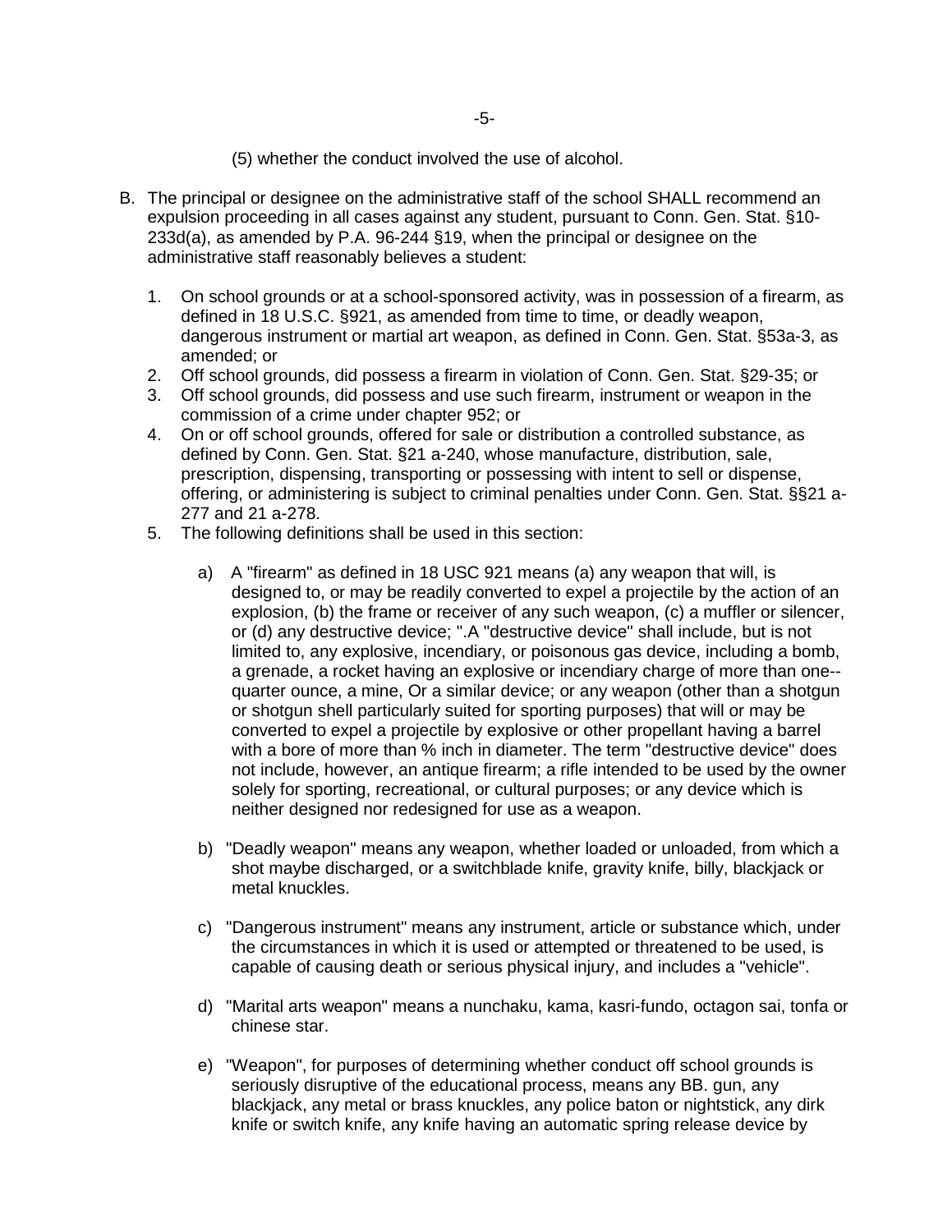which a blade is released from the handle, having a blade of over one and onehalf inches in length, any stiletto, any knife the edged portion of the blade of which is four inches or over in length, any martial arts weapon or electronic defense weapon, as defined in section 53a-3, or any other dangerous or deadly weapon or instrument.

- C. Requests for expulsion will be directed to the Board of Education through the Superintendent of Schools.
- D. Expulsion Hearing Procedures

The hearing shall be governed by the following procedures:

- 1. Except in an emergency situation requiring the student's immediate removal; the Board shall, prior to expelling the student, offer the opportunity for a hearing in accordance with law. Such hearing may allow evidence of past disciplinary problems when deciding expulsion, the length of expulsion, and the alternative educational opportunity to be; offered. In the event of an emergency, such hearing shall be held as soon after the expulsion as possible.
- 2. The student and parents and/or guardian shall be given a prior written notice at a reasonable time prior to the date of the hearing. The notice shall contain:
	- Date, time place and nature of the scheduled hearing.
	- A statement of the legal authority and jurisdiction under which the hearing is to be held.
	- A reference to the particular statutes and regulations involved.
	- A short and plain statement of the matter asserted.
	- Only if applicable, the notice shall contain a statement that the Board is not required to offer an alternative educational opportunity and whether the administration intends to recommend an alternative educational opportunity.
- 3. At a meeting at which three or more Board members are present, a student may be expelled if a majority of the Board members sitting in an expulsion hearing vote to expel, provided that no fewer than three affirmative votes to expel are cast. **Alternatively, the Board may appoint an impartial hearing officer to hear and decide the expulsion matter provided that no member of the Board may serve on such panel three members of the Board are not available to serve on the panel.**
- 4. Formal rules of evidence will not be followed. The Board has the right to accept hearsay and other evidence if it deems that evidence relevant or material to its determination. The presiding officer will rule on testimony or evidence as to it being immaterial or irrelevant.
- 5. The hearing will be conducted in executive session, unless the student and/or parent requests that the hearing be held in open session.
- 6. The Board shall keep a verbatim record of the hearing, either by tape recording or by a stenographer. The student and/or parent or guardian shall be entitled to a copy of that record at his or her own expense.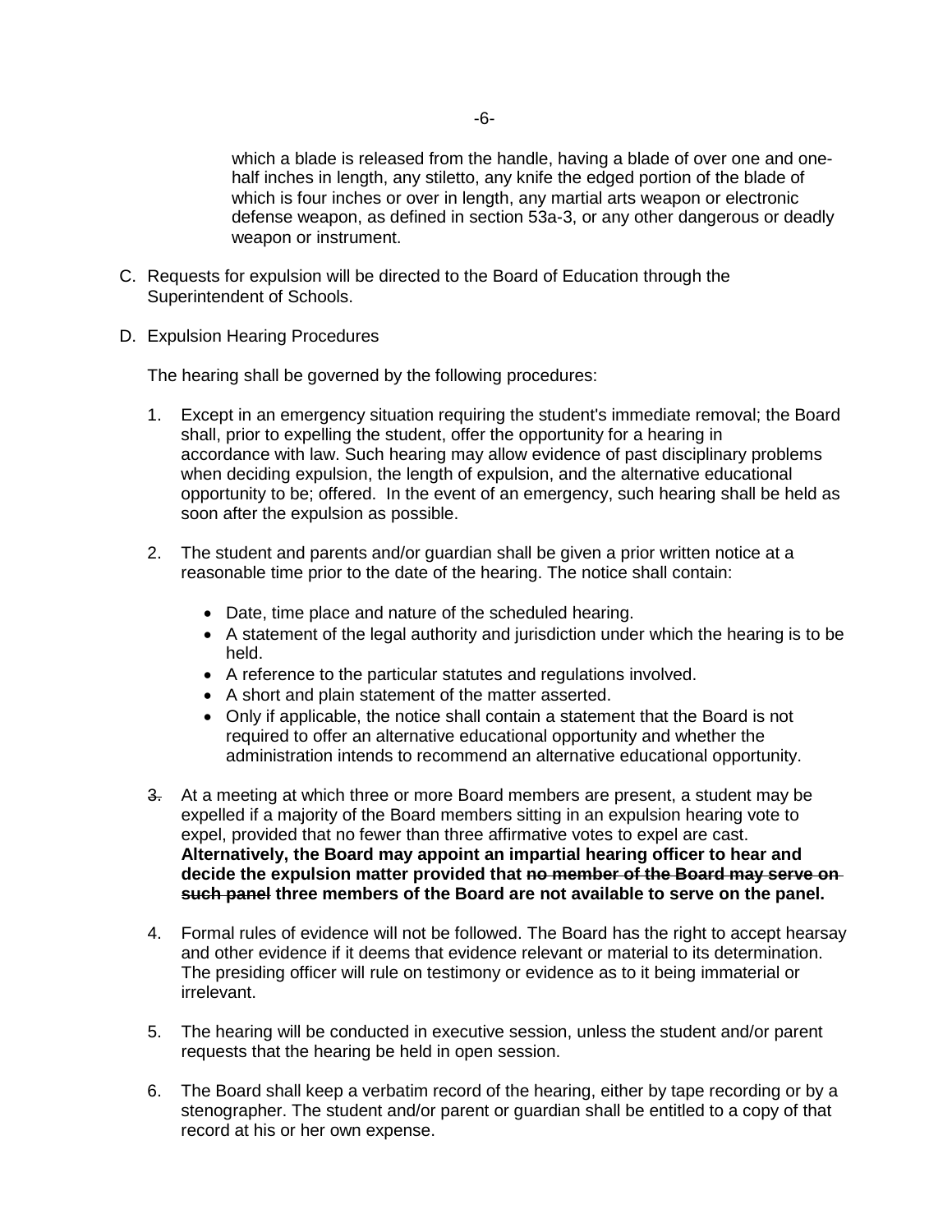- 7. The administration may be represented by an attorney. The student may also be represented by any third party of his/her choice, including an attorney, at his/her expense or at the expense of his/her parent and/or guardian.
- 8. The administration will introduce the charges against the student and will be given an opportunity to give opening remarks. The student will then be given an opportunity to present any opening remarks.
- 9. The administration will be given the opportunity to present witnesses, which will be sworn in, and present any other relevant evidence. Each witness will be subject to cross-examination by the student and/or his representative as well as by Board members.
- 10. The student shall also have the right to, call witnesses, which will be sworn in, and present other relevant evidence in his/her defense. Each witness will be subject to cross-examination by the administration and/or legal counsel as well as by Board members. In addition, the student will have the opportunity to testify or make a statement. If the student chooses to make a statement or to testify, he/she will be subject to cross examination by the administration and/or the Board.
- 11. A student is entitled to the services of a translator, to be provided by the Board of Education, whenever the student or his/her parent(s) or guardian(s) do(es) not speak the English language. The student and his/her parent(s) or representative must request a translator at least two days prior to the date of the expulsion hearing.
- 12. Evidence of past disciplinary problems, which have led to removal from a classroom, suspension or expulsion of a student being considered for expulsion may be received at the hearing, but may only be considered in the determination of length of expulsion and nature of alternative educational opportunity, if applicable.
- 13. The Board shall reports its final decision in writing to the student, stating the reasons on which the decision is based and the penalty to be imposed. Said decision shall be based solely on evidence derived at the hearing.
- 14. The Board shall promptly notify the parent(s) or guardian(s) of any minor student of such action.
- 15. An expulsion period may not exceed one calendar year, but may include portions of two school years.
- 16. Notice of expulsion shall be included in the student's cumulative educational record, and, except for notice of an expulsion based on possession of a firearm or deadly weapon, shall be expunged from such record if the student graduates from high school.
- 17. Whenever the Board of Education or an impartial hearing panel expels a student, it shall offer an alternative education program to students under. the age of sixteen. The Board of Education shall make provision for an· alternative educational opportunity to expelled students between the ages of sixteen and eighteen, if requested by the student and/or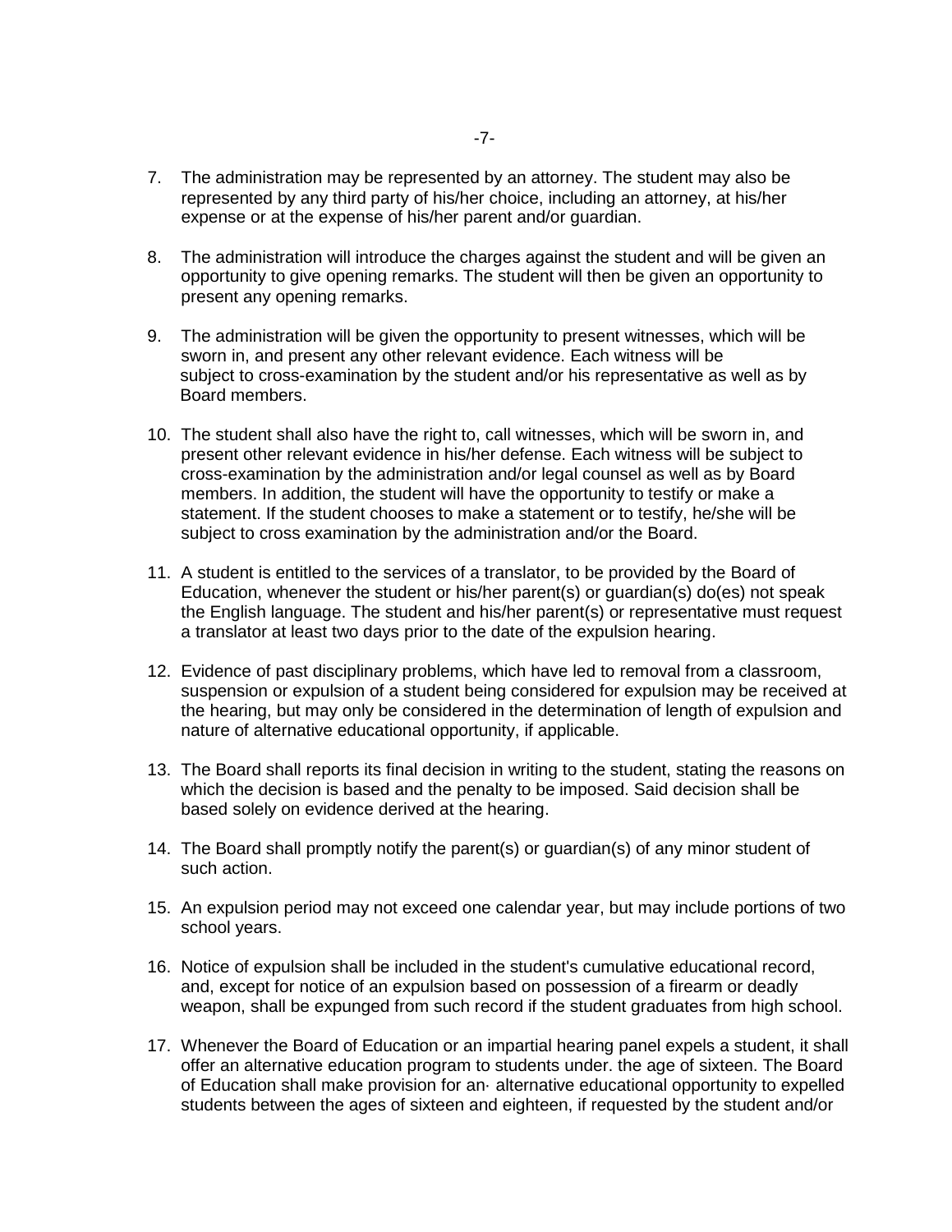family, conditional upon the desire of the student to continue his/her education and compliance with conditions established by the Board. However, the Board is not required to offer such alternatives to any student 16 years old or older who was expelled because of conduct that endangered persons and it was determined at the expulsion hearing that the conduct for which the student was expelled involved possession of a firearm, as defined in 18 U.S.C. §921 ,or deadly weapon, dangerous instrument or martial arts weapon, as defined by Conn. Gen. Stat.§53a-3, on school property or offering for sale or distribution on school property or at a school-sponsored activity, a controlled substance, as defined in Section 21 a-240(9) of the Connecticut General Statutes, whose manufacture, distribution, sale, prescription, dispensing, transporting, or possessing with the intent to sell or dispense, offering, or administration is subject to criminal penalties under Sections 21 a-277 and 21 a-278 of the Connecticut General Statutes. The age restriction and other limitation on the provision of an alternative educational opportunity shall not apply to student s requiring special education who are described in Subdivision (1) of Subsection (e) of Section 10-76a of the Connecticut General Statues.

- 18. In cases where expulsion results from offering a controlled substance for sale or distribution on school property or at a school-sponsored activity or conduct involving possession of a firearm, as defined in 18 U.S.C. §921, as amended, deadly weapon, dangerous instrument or martial arts weapon, as defined in Conn. Gen. Stat. §53a-3, as amended, the following additional actions will be taken:
	- a) The student offering a controlled substance will be referred to a rehabilitation agency with notification to the agency of the referral.
	- b) Notification to the student/parent of the expulsion hearing shall, if the student is between the ages of 16 and 18, contain notice that the Board is not required to provide and alternative education if such circumstances exist.

# VII. Parental Notification

The parents or guardians of any student who is either expelled or suspended or removed from class shall be informed of such disciplinary action within twenty-four (24) hours. Students 18 years of age or older shall receive notification materials directly.

VIII. Alternative to Expulsion and/or Suspension

# A. Detention

This procedure may be applied for violations of various school procedures. Students will be required to remain after school and participate in a supervised study hall environment. Saturday work detail may be an alternative for repeated assignment of after-school detentions.

B. Revocation of Privileges

This procedure may be applied for violation of school regulations that authorize the student to use school facilities to receive special school privileges, e.g.·, parking permit, early school dismissal, school dances, co-curricular activities.